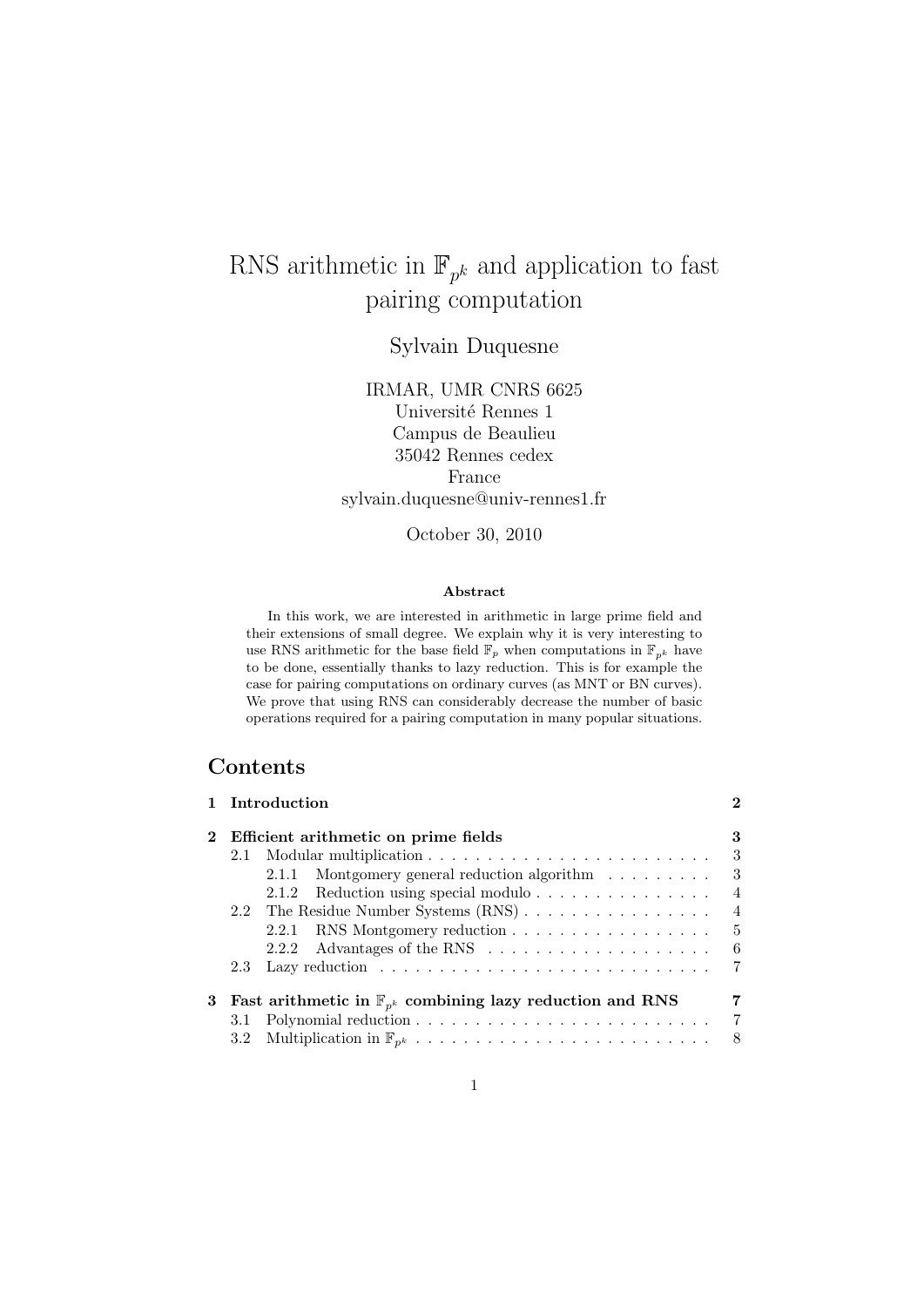|                | 3.3     |                                                                                         | 10 |  |  |  |  |  |  |
|----------------|---------|-----------------------------------------------------------------------------------------|----|--|--|--|--|--|--|
|                | 3.4     | Example of degree 6 extension in 192 bits                                               | 11 |  |  |  |  |  |  |
|                | $3.5\,$ |                                                                                         | 12 |  |  |  |  |  |  |
|                | 3.6     |                                                                                         | 12 |  |  |  |  |  |  |
| $\overline{4}$ |         | Pairing on elliptic curves and their computation<br>13                                  |    |  |  |  |  |  |  |
|                | 4.1     |                                                                                         | 13 |  |  |  |  |  |  |
|                | 4.2     | The Tate pairing $\ldots \ldots \ldots \ldots \ldots \ldots \ldots \ldots \ldots$       | 14 |  |  |  |  |  |  |
|                | 4.3     | Ordinary curves with prescribed embedding degrees                                       | 15 |  |  |  |  |  |  |
|                |         | 4.3.1                                                                                   | 16 |  |  |  |  |  |  |
|                |         | 4.3.2                                                                                   | 16 |  |  |  |  |  |  |
|                | 4.4     |                                                                                         | 17 |  |  |  |  |  |  |
|                |         | 4.4.1                                                                                   | 17 |  |  |  |  |  |  |
|                |         | 4.4.2                                                                                   | 17 |  |  |  |  |  |  |
|                |         | 4.4.3                                                                                   | 19 |  |  |  |  |  |  |
|                | 4.5     |                                                                                         | 20 |  |  |  |  |  |  |
|                |         | 4.5.1<br>The Ate pairing $\dots \dots \dots \dots \dots \dots \dots \dots$              | 20 |  |  |  |  |  |  |
|                |         | 4.5.2<br>The R-Ate pairing $\ldots \ldots \ldots \ldots \ldots \ldots \ldots$           | 20 |  |  |  |  |  |  |
| 5              |         | RNS arithmetic for fast pairing computation                                             | 21 |  |  |  |  |  |  |
|                | 5.1     |                                                                                         | 21 |  |  |  |  |  |  |
|                |         | 5.1.1                                                                                   | 21 |  |  |  |  |  |  |
|                |         | 5.1.2                                                                                   | 24 |  |  |  |  |  |  |
|                | 5.2     |                                                                                         | 25 |  |  |  |  |  |  |
|                |         | 5.2.1                                                                                   | 25 |  |  |  |  |  |  |
|                |         | 5.2.2                                                                                   | 28 |  |  |  |  |  |  |
|                |         | 5.2.3<br>R-ate pairing $\ldots \ldots \ldots \ldots \ldots \ldots \ldots \ldots \ldots$ | 28 |  |  |  |  |  |  |
| 6              |         | Conclusion                                                                              | 29 |  |  |  |  |  |  |

## 1 Introduction

In recent years, pairing based cryptography became more and more popular. Thus efficient software and hardware implementation are necessary. For some time past, ordinary curves superseded supersingular curves [13, 43] on large prime fields. Such pairing involve many arithmetic in extensions of small degrees of the base field. Hence, one approach angle for efficient pairing computation is the optimization of extension field arithmetic. The Residue Number System (RNS) has already been introduced in elliptic curve cryptography in [4, 3]. This is a system to represent numbers which uses the Chinese Remainder Theorem. It is recalled in Section 2. Contrary to standard arithmetic in  $\mathbb{F}_p$ , the RNS introduces a gap of complexity between the multiplication and the reduction step of a modular multiplication. In extension fields, we show in Section 3 how lazy reduction allow to considerably decrease the number of reduction. Hence the RNS is particularly well suited for extension field arithmetic and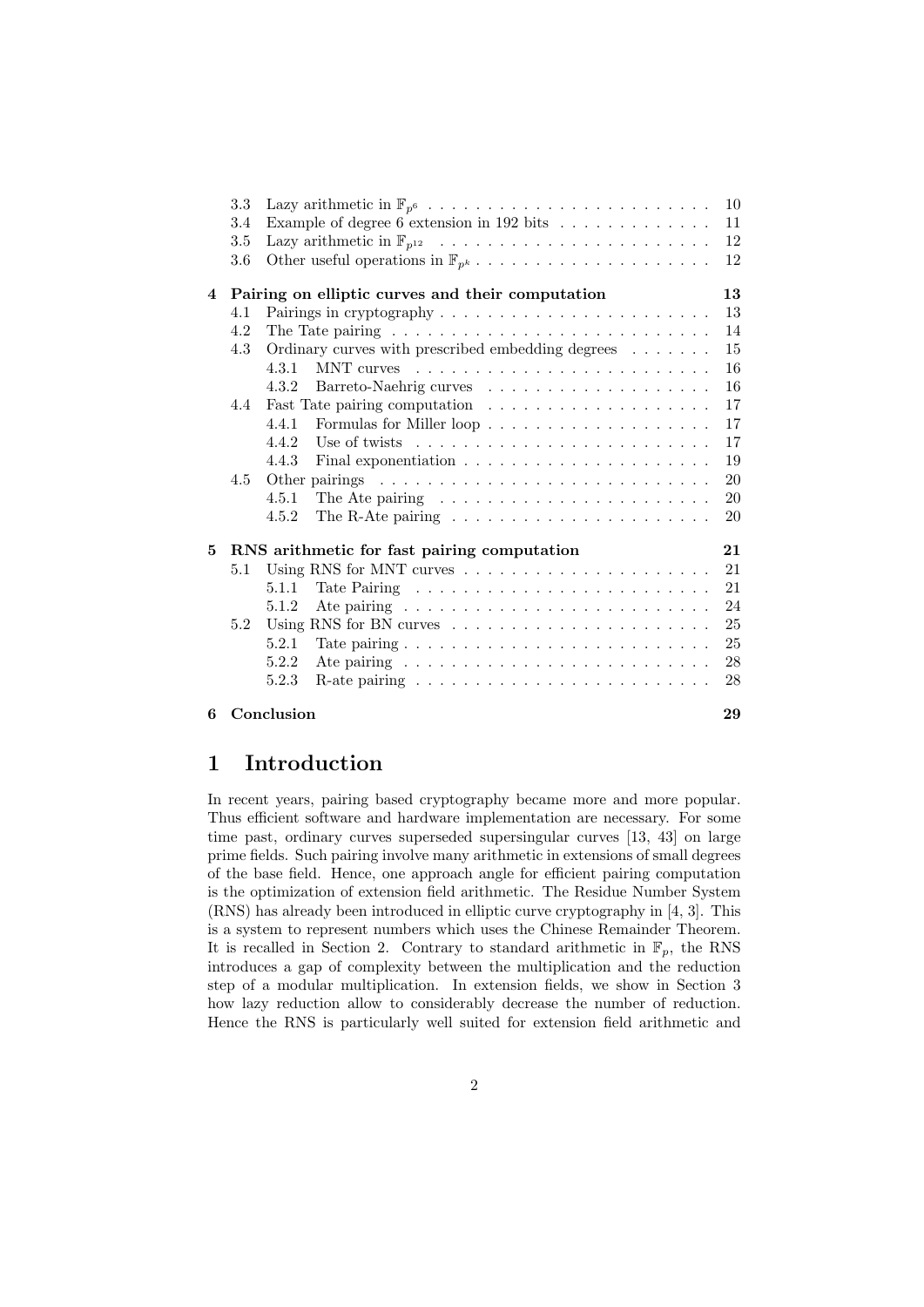consequently for pairing computations. In Section 4, after some background on pairings and their computation, we study in details the complexity of an RNS implementation of current pairings (Tate, Ate, R-Ate) and compare it to standard complexities. We will concentrate on MNT and BN curves which are the most popular today for embedding degrees 6 and 12 since their cardinality can be prime or almost prime contrary to other constructions in the literature. In all cases we obtain significant savings so that the RNS is very interesting for future pairing implementations.

This work was supported by the ANR projects no. 07-BLAN-0248 ALGOL and 09-BLAN-0020-01 CHIC

### 2 Efficient arithmetic on prime fields

#### 2.1 Modular multiplication

The elliptic curve arithmetic over  $\mathbb{F}_p$  mainly involves modular multiplications modulo p. Such a modular multiplication can be decomposed into one classic multiplication followed by one modular reduction. Because of the small size of the numbers used in elliptic curve cryptography (192 to 512 bits, i.e. 6 to 16 32-bit words), the multiplication is performed by a common method. Let us consider  $a$  and  $b$ , as two *n*-word integers given in radix representation (i.e.,  $x = \sum_{i=0}^{n} x_i \mathbf{B}^i$  with  $0 \le x_i < \mathbf{B}$ ). Then ab can be computed by a succession of word multiplications and additions (which will be considered in the following as basic word operations). We can summarize this by the equation

$$
ab = b_0a + \mathbf{B}(b_1a + \mathbf{B}(b_2a \cdots + \mathbf{B}b_na) \dots).
$$

The complexity is then  $n^2$  word multiplications. We note that for the current ECC key size, Karatsuba or Toom-Cook approaches are not competitive as discussed in the study made by the GMP group [30].

The reduction of an integer modulo  $p$  consists of finding the remainder of the Euclidean division of this integer by  $p$ . This operation is costly. It can be substantially sped up by using the Montgomery reduction or by using a special modulo.

#### 2.1.1 Montgomery general reduction algorithm

In [42], Montgomery proposed to substitute the reduction modulo  $p$  by a division by a power of the radix  $\bf{B}$  (which is a simple shift). The result is not exactly a mod p but  $a\mathbf{B}^{-n}$  mod p. This problem can be overcome by using Montgomery representation where  $a' = a \times \mathbf{B}^n \mod p$ .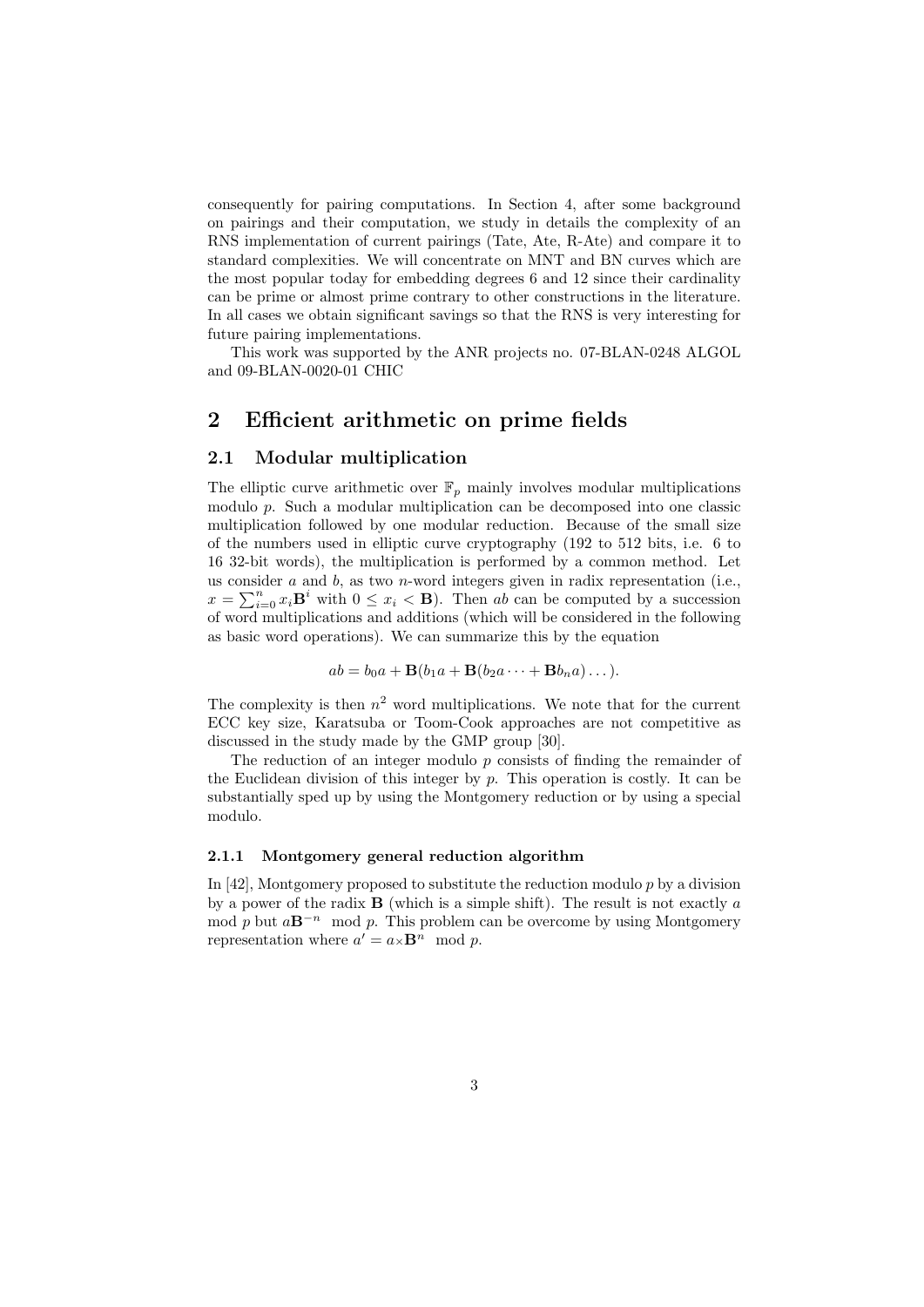**Algorithm 1:** Montgomery<sub>p</sub> $(c)$ 

Data:  $c(=ab) < pB^n$ ,  $B^{n-1} \le p < B^n$ and a precomputed value  $(-p^{-1} \mod B^n);$ **Result:** r such that  $r \equiv c\mathbf{B}^{-n} \pmod{p}$  and  $r < 2p$ ;  $q \leftarrow -c \times p^{-1} \bmod{\mathbf{B}^n}$ ;  $r \leftarrow (c + qp)/\mathbf{B}^n$ ;

The complexity of this reduction is  $n^2 + n$  word operations [17]. For  $a < \mathbf{B}^n$ , its Montgomery representation is obtained via Algorithm 1 with  $c = a \times (\mathbf{B}^n)$ mod  $p$ ). By the same way, if  $a'$  is the Montgomery representation of  $a$ , then we recover a using Algorithm 1 with  $c = a'$ . Of course, such conversion is done only once at the beginning and once at the end of the complete cryptographic computing so that all the computations can be done in Montgomery representations. Hence, we ignore the cost of the conversion from Montgomery to classic representation (and reciprocally) in the following. We note, as  $r < 2p$ , that a comparison and a final subtraction could occur, but the output of Algorithm 1 can be used as input by adding a condition on p, specifically  $4p < \mathbf{B}^n$ .

#### 2.1.2 Reduction using special modulo

Usually, when using ECC, one can choose the underlying field without restrictions. In this case, the cost of a modular reduction can be reduced to several shifts and additions. This is why the generalized Mersenne number class was introduced [49, 19]. This is used in most of the standards. However this approach has several drawback

- It requires a dedicated architecture to such a particular p which cannot be used for other prime fields. Consequently, it is not practical in either software or hardware implementation and many customers prefer flexible products.
- In pairing based cryptosystems based on ordinary curves, the underlying fields cannot be chosen because curves are build via complex multiplication methods. Moreover, it has been shown in [44] that the use of such special moduli can introduce weakness in pairing based cryptosystems.

For these reasons we do not consider this approach in this paper.

#### 2.2 The Residue Number Systems (RNS)

The Residue Number Systems are a corollary of the Chinese Remainder Theorem (CRT). They are based on the fact that a number  $a$  can be represented by its residues  $(a_1, a_2, \ldots, a_n)$  modulo a set of coprime numbers  $(m_1, m_2, \ldots, m_n)$ , called RNS basis, thus  $a_i = |a|_{m_i} = a \mod m_i$ . We generally assume that  $0 \le a < M = \prod_{i=1}^n m_i$ . The elements  $a_i$  are called RNS-digits. The strongest advantage of a such system is that it distributes large integer operations on the small residue values. The operations are performed independently on the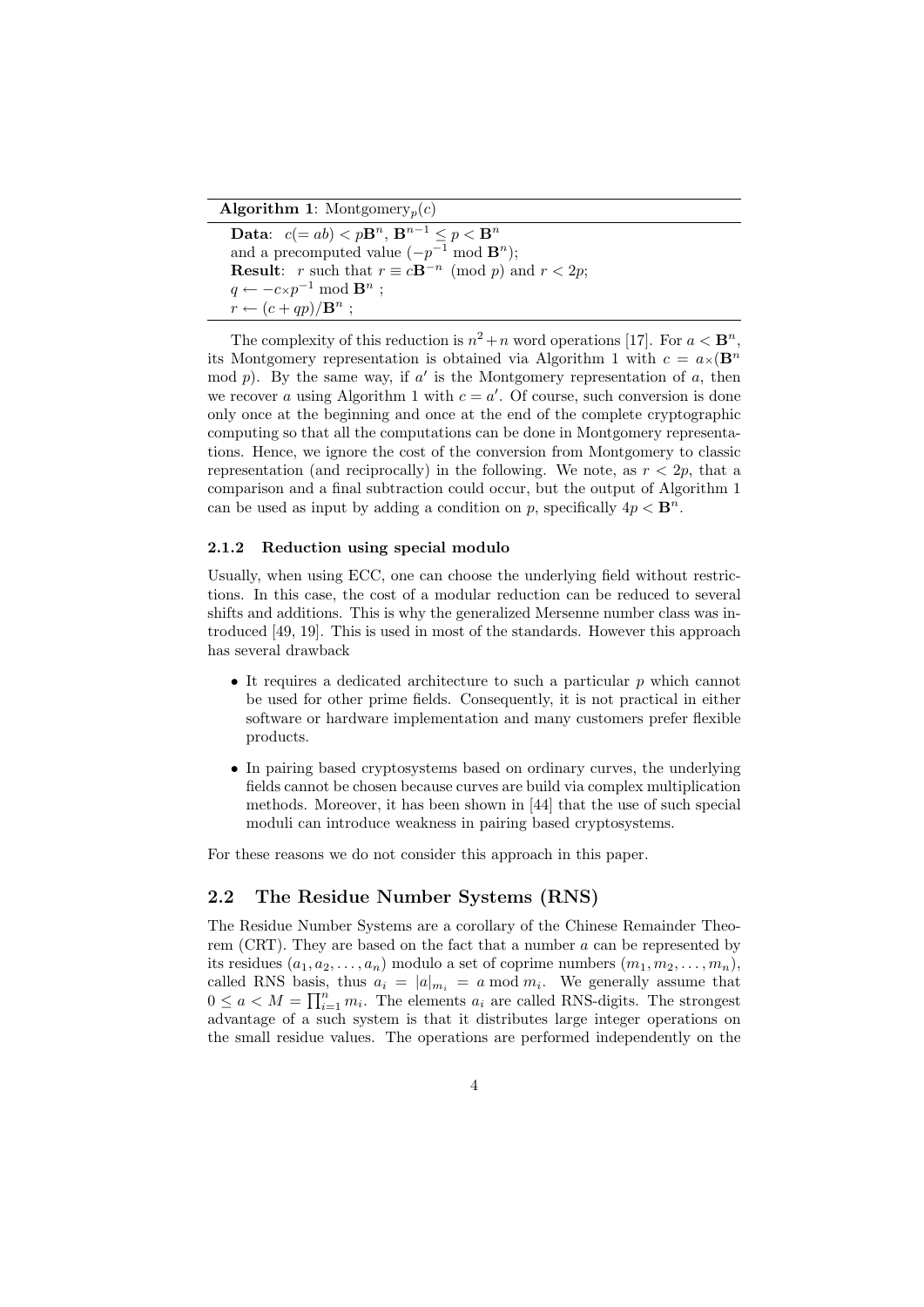residues. In particular, there is no carry propagation. These systems were introduced and developed in [28, 50, 51]. A good introduction can be found in [37].

For constructing an arithmetic over  $\mathbb{F}_p$ , we assume that  $M = \prod_{i=1}^n m_i$  is such that  $p \lt M$ . In this system, two numbers a and b can be represented by their remainders modulo the  $m_i$ ,  $i = 1, \ldots, n$ :

$$
a = (a_1, ..., a_n)
$$
 and  $b = (b_1, ..., b_n)$ .

A multiplication modulo  $M$  is reduced to  $n$  independent RNS-digit products. A RNS-digit product is equivalent to a classical digit product followed by a modular reduction modulo  $m_i$ , which represents few additions (see [7, 8]).

$$
r = (|a_1 \times b_1|_{m_1}, \dots, |a_n \times b_n|_{m_n}) \equiv a \times b \pmod{M} \tag{1}
$$

In this paper, we consider RNS basis  $(m_1, ..., m_n)$  with elements such that,  $m_i = 2<sup>h</sup> - c_i$ , where  $c_i$  is small and sparse,  $c_i < 2<sup>h/2</sup>$ . The reduction modulo  $m_i$ is, in this case, obtained with few shift and additions as in 2.1.2. As explained in [3] this property ensures that a RNS digit-product can be considered to be equivalent to 1.1 word-product (word  $= h$ -bits).

We now focus on the multiplication modulo  $p$  using the Montgomery algorithm presented in  $[1, 2]$ . For two numbers a and b given in RNS, this algorithm evaluates  $r = abM^{-1}$  mod p in RNS. As in the classical Montgomery method given in subsection 2.1.1, this problem can be overcome by using Montgomery representation where  $a' = a \times M \mod p$  which is stable for Montgomery product and addition. Of course, the conversion is done only once at the beginning by performing Montgomery product with a and  $(M^2 \text{ mod } p)$  as operands, and once at the end of the complete cryptographic computing with 1 as second operand. Hence, this transformation will be neglected in the following. Moreover, as the RNS is not redundant, this representation is well suited for cryptography without any conversion [6].

#### 2.2.1 RNS Montgomery reduction

This algorithm is a direct transposition of the classical Montgomery method. The main difference is due to the representation system. When the Montgomery method is applied in a classical radix **B** number system, the value  $\mathbf{B}^n$  occurs in the reduction, division and Montgomery factor. In RNS, this value is replaced by  $M$ . However, an auxiliary RNS basis is needed to handle the inverse of  $M$ . Hence some operations as the initial product must be performed on the two bases, which cost  $2n$  words-products.

Algorithm 2 presents the RNS Montgomery reduction  $(c \text{ can be considered})$ as the result of an RNS product on the two bases), where all the operations considered are in RNS. We clarify on which basis they are done.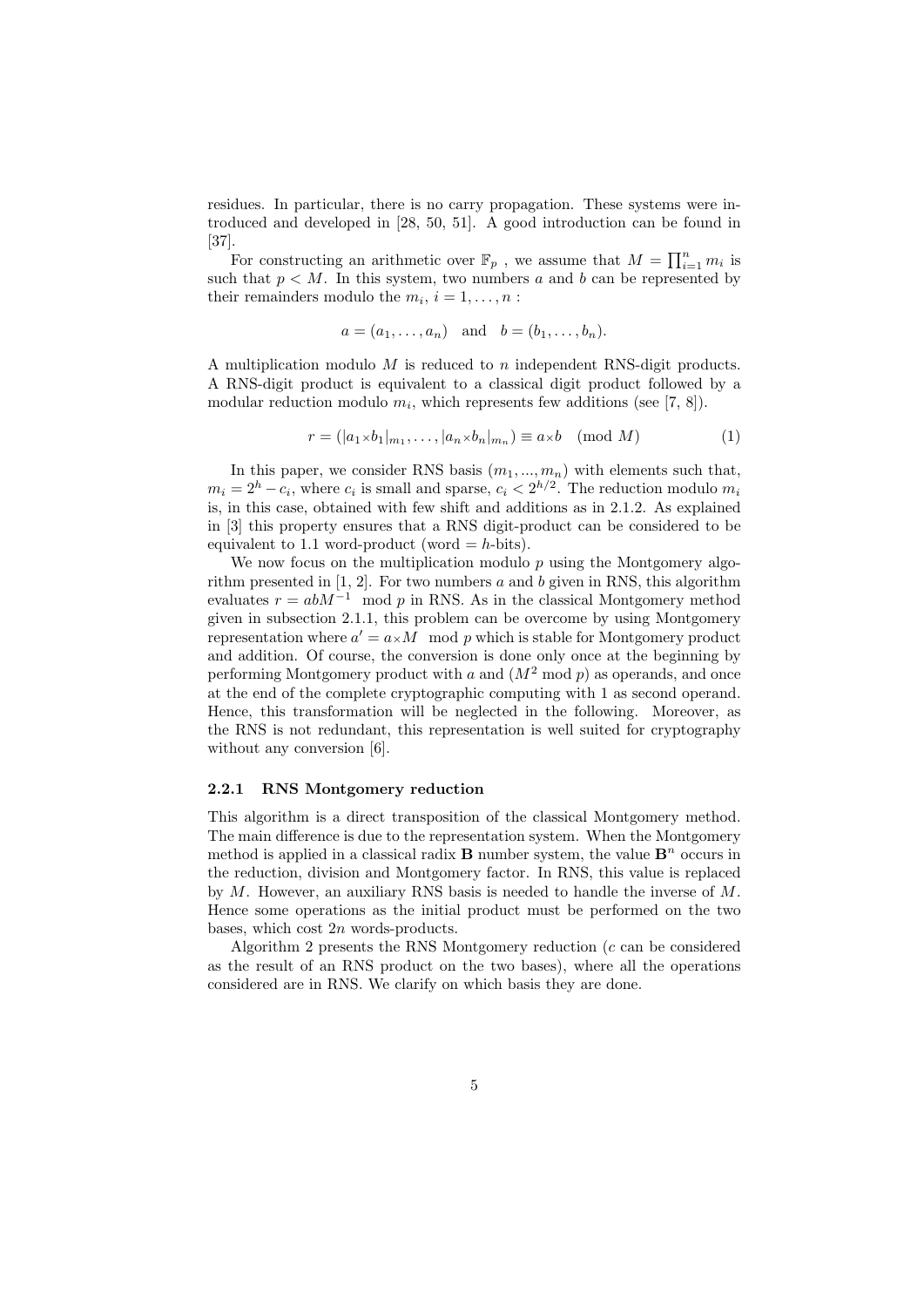#### Algorithm 2: MontgR\_RNS $(c, p)$

**Data:** Two RNS bases  $\mathcal{B} = (m_1, \ldots, m_n)$ , and  $\mathcal{B}' = (m_{n+1}, \ldots, m_{2n})$ , such that  $M = \prod_{i=1}^n m_i \leq M' = \prod_{i=1}^n m_{n+i}$  and  $gcd(M, M') = 1$ ; A prime number p such that  $4p < M$  and  $gcd(p, M) = 1$ . p is represented in basis  $\mathcal{B}'$  and  $-p^{-1}$  is precomputed in basis  $\mathcal{B}$ ; A positive integer c represented in RNS in both bases, with  $c < Mp$ . **Result:** A positive integer  $r \equiv cM^{-1} \pmod{p}$  represented in RNS in both bases, with  $r < 2p$ . begin  $1 \mid q \leftarrow (c) \times (-p^{-1}) \text{ in } \mathcal{B};$  $2 \mid [q \text{ in } \mathcal{B}] \longrightarrow [q \text{ in } \mathcal{B}']$  First base extension;  $s \mid r \leftarrow (c + q \times p) \times M^{-1}$  in  $\mathcal{B}'$ ;  $[r \text{ in } \mathcal{B}] \longleftarrow [r \text{ in } \mathcal{B}']$ 4  $[r \text{ in } \mathcal{B}] \longleftarrow [r \text{ in } \mathcal{B}']$  Second base extension: end

Instructions 1 and 3 of Algorithm 2 are RNS additions or multiplications which are performed independently for each element of the basis, so they are very efficient (linear). Instructions 2 and 4 represent RNS base extensions which are quadratic and then costly. To reduce this cost, we can use two different full RNS extensions as shown in [1, 2].

Finally, it is shown in [3] that the overall complexity of algorithm 2 is  $\frac{7}{5}n^2 +$  $\frac{8}{5}n$  RNS digit-products.

If we operate with an architecture of  $n$  basic word-arithmetic cells, RNS arithmetic can be easily performed in a parallel manner due to the independence of the RNS digit operations. A parallel evaluation of the multiplication (in both bases) requires only 2 steps whereas Algorithm 2 can be done in  $\frac{12}{5}n + \frac{3}{5}$  steps [3].

#### 2.2.2 Advantages of the RNS

Even though the number of operations needed for the reduction is somewhat higher than in a classical representation  $(n^2 + n)$  words products for the classical Montgomery reduction), RNS has some important advantages.

- If we assume that for ECC size the multiplication needs  $n^2$  word-products, the RNS approach is asymptotically quite interesting for a modular multiplication which represents  $2n^2 + n$  word-products in classical systems and  $\left(\frac{7}{5}n^2 + \frac{18}{5}n\right) \times 1.1$  in RNS.
- As shown in [5], RNS is easy to implement, particularly in hardware, and it provides a reduced cost for multiplication and addition and a competitive modular reduction. Furthermore, due to the independence of the modular operations, computations can be performed in a random way and the architecture can be parallelized.
- A RNS based architecture is flexible : with a given structure of  $n$  modular digit operators, it is possible to handle any values of p such that  $4 \times p \times M$ .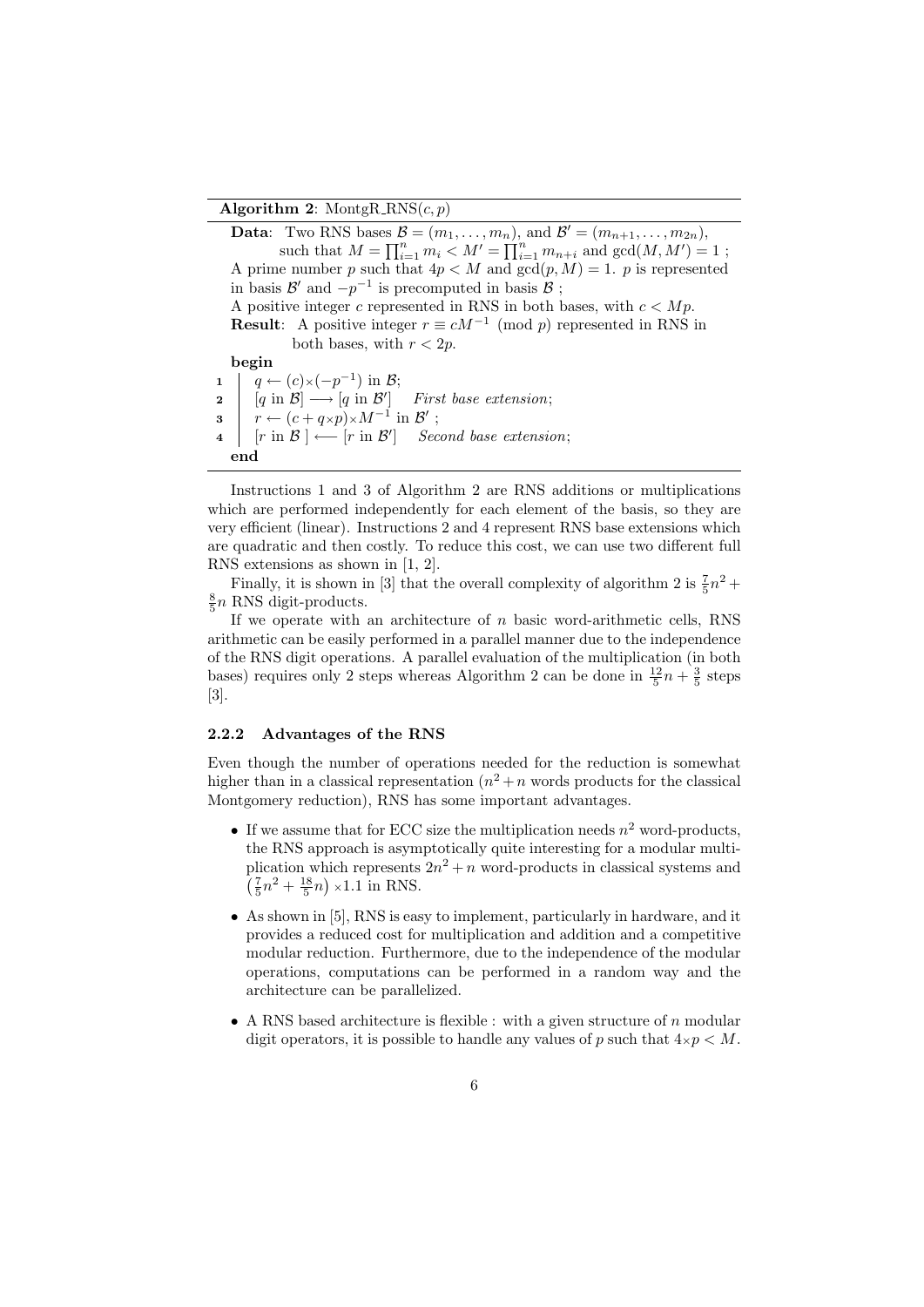Hence, the same architecture can be used for different levels of security and several base field for each of these levels.

• There is a gap between the cost of the reduction and the cost of the multiplication which does not occur in classical systems. We can take a great advantage of this gap by accumulating multiplications before reduction. This method is called lazy reduction.

#### 2.3 Lazy reduction

Lazy reduction is often used in optimized implementations. It consists in delaying the reduction step after computing several products which must be summed. For example, assume that we want to compute  $ab + cd$  with  $a, b, c$  and d in  $\mathbb{F}_p$ where  $p$  is a *n*-word prime number. A classical implementation involves  $2 \text{ mod } 4$ lar multiplications and then requires  $4n^2+2n$  word-products. In a lazy reduction implementation, we first compute the two multiplications and add them before a unique reduction step. Thus it requires only  $3n^2 + n$  word-products. Of course, this implies that the reduction algorithm can take larger integers as input (less than  $2p^2$  instead of less than  $p^2$  in the above example) but this is not really cumbersome.

This method is particularly interesting if an RNS arithmetic is used because of the gap of complexity between the multiplication and the reduction step. As an example, while the classical computation of  $ab + cd$  requires  $\frac{14}{5}n^2 + \frac{36}{5}n$  RNS digit-products, the use of lazy reduction requires only  $\frac{7}{5}n^2 + \frac{28}{5}n$  RNS digitproducts. Hence, lazy reduction is particularly well adapted to RNS arithmetic. This has already been used in [4] and [3] for elliptic curve cryptography. The goal of this paper is to use it for efficient arithmetic on extension fields and consequently to pairing based cryptography.

## 3 Fast arithmetic in  $\mathbb{F}_{p^k}$  combining lazy reduction and RNS

### 3.1 Polynomial reduction

Efficient arithmetic in finite extensions of prime fields are usually done with sparse polynomials with small coefficients so that the cost of the reduction modulo this polynomial is given by some additions. More precisely, we give this cost when the extension is defined by a trinomial, which is almost always the case in practice.

**Proposition 1.** Let p be a prime number and  $X^k - \delta X^d - \varepsilon$  in  $\mathbb{F}_p[X]$  such that  $d \leq k/2$  and  $\delta \in \mathcal{S}$  small (by small, we mean that the multiplication by such a number is cheap in  $\mathbb{F}_p$ ). The reduction modulo  $X^k - \delta X^d - \varepsilon$  of a degree  $2k - 1$ polynomial requires only few additions in  $\mathbb{F}_p[X]$ .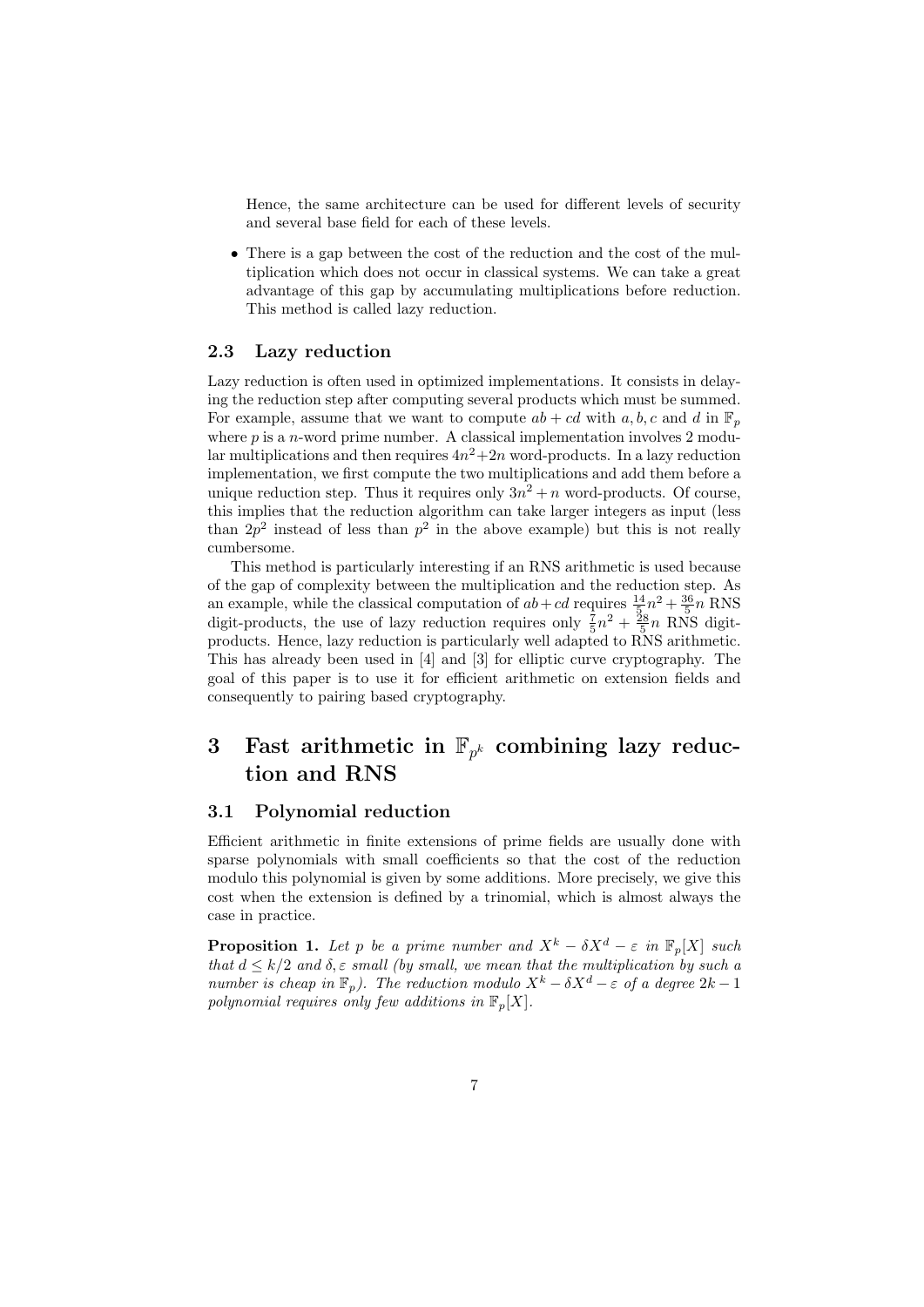*Proof.* Write a degree  $2k - 1$  polynomial P as  $X^{2k-d}P_1 + X^kP_2 + P_3$  where  $P_1, P_2$  and  $P_3$  are polynomials of degree respectively at most  $d-1$ ,  $k-d-1$ and  $k-1$ .

|  | $P = (\delta X^d + \varepsilon) X^{k-d} P_1 + (\delta X^d + \varepsilon) P_2 + P_3$                              | mod $X^k - \delta X^d - \varepsilon$ |
|--|------------------------------------------------------------------------------------------------------------------|--------------------------------------|
|  | $= \delta X^k P_1 + \varepsilon X^{k-d} P_1 + \delta X^d P_2 + \varepsilon P_2 + P_3$                            | mod $X^k - \delta X^d - \varepsilon$ |
|  | $= \delta(\delta X^d + \varepsilon)P_1 + \varepsilon X^{k-d}P_1 + \delta X^d P_2 + \varepsilon P_2 + P_3$        | mod $X^k - \delta X^d - \varepsilon$ |
|  | $= \delta^2 X^d P_1 + \delta \varepsilon P_1 + \varepsilon X^{k-d} P_1 + \delta X^d P_2 + \varepsilon P_2 + P_3$ | mod $X^k - \delta X^d - \varepsilon$ |
|  | $= \delta X^d(\delta P_1 + P_2) + \varepsilon (\delta P_1 + P_2 + X^{k-d} P_1) + P_3$                            | mod $X^k - \delta X^d - \varepsilon$ |

It is easy to verify that all polynomials involved in this sum have degree less than or equal to  $k - 1$ , so that this last expression is the reduced form of P. This sum requires only

- 4 additions in  $\mathbb{F}_p[X]$ ,
- 2 multiplications by monomials in  $\mathbb{F}_p[X]$  which are nothing but shifts of the coefficients and then are almost free,
- 3 multiplications by  $\delta$  or  $\varepsilon$  which can be counted as few additions in  $\mathbb{F}_p[X]$ since  $\delta$  and  $\varepsilon$  are assumed to be small.

 $\Box$ 

This means that, if the irreducible polynomial defining  $\mathbb{F}_{p^k}$  is well chosen, the cost of the reduction step in  $\mathbb{F}_{p^k}$  arithmetic is negligible compared to a multiplication in  $\mathbb{F}_p[X]$ . In all the cases we are interested in this paper, and more generally in cryptography, such cheap reduction always holds. Hence we will focus in this paper on multiplication in  $\mathbb{F}_p[X]$ .

## 3.2 Multiplication in  $\mathbb{F}_{p^k}$

These multiplications can be done using Schoolbook method or using alternative well-known method like Karatsuba or Toom-Cook. In this paper, we are interested in small values of  $k$  so that methods based on  $\text{FFT}$  are not interesting. Several people already studied in details which method must be used for each value of  $k$  and each construction of the extension. For example, [21] is very complete for extensions used in pairing-based cryptography. We will not recall these results here but use them for our comparisons. Anyway, whatever the method used, it requires  $k^{\lambda}$  multiplications in  $\mathbb{F}_p$ , with  $1 < \lambda \leq 2$ . The use of lazy reduction in this case is immediate. We just have to delay the reduction steps at the end of the computation. Then, only k reductions in  $\mathbb{F}_p$  are required.

#### Example with  $k = 2$

Assume  $p \equiv 3$  modulo 4 so that  $-1$  is not a square in  $\mathbb{F}_p$ . Then  $\mathbb{F}_{p^2}$  can be defined by  $\mathbb{F}_p[X]/(X^2+1)$ . We want to compute the product of  $P = a_0 + a_1X$ and  $Q = b_0 + b_1 X$ . Using schoolbook multiplication, we have

$$
PQ = a_0b_0 - a_1b_1 + (a_0b_1 + a_1b_0)X.
$$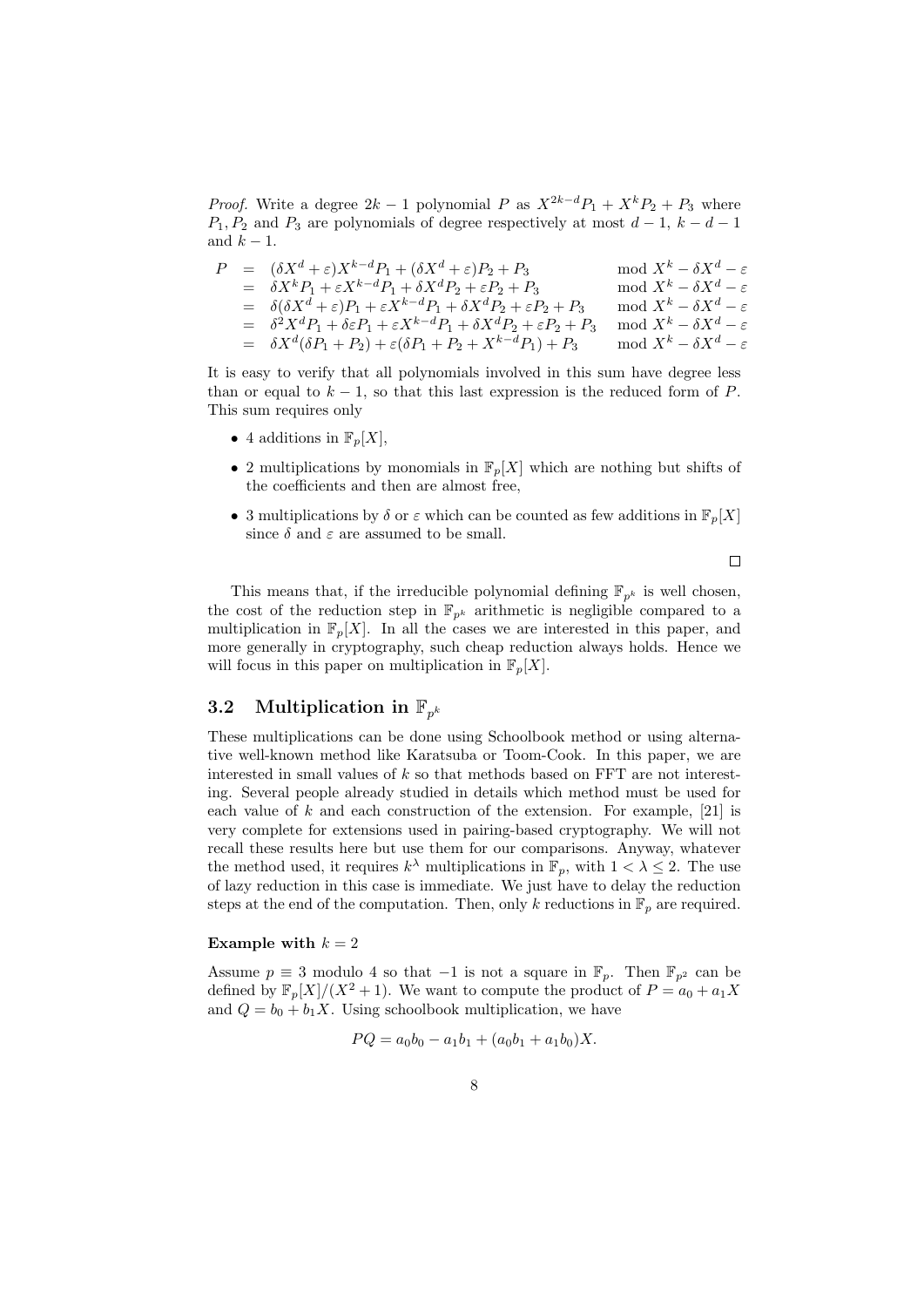This is the typical case where lazy reduction is interesting since  $ab + cd$  patterns occur. Finally, such a multiplication in  $\mathbb{F}_{p^2}$  involves 4 multiplications in  $\mathbb{F}_p$  but only 2 modular reductions. Note that, as elements in  $\mathbb{F}_{p^2}$  have 2 independent components, it is not possible to have less than 2 reductions in  $\mathbb{F}_p$  in the general case. Thus, using Karatsuba multiplication allow to perform only 3 multiplications in  $\mathbb{F}_p$  but always 2 reductions thanks to the formula

$$
PQ = a_0b_0 - a_1b_1 + ((a_0 + a_1)(b_0 + b_1) - a_0b_0 - a_1b_1)X.
$$

The interest of using the RNS for the arithmetic in  $\mathbb{F}_{p^k}$  then becomes evident. Indeed, the expensive step of the RNS, namely the reduction step, is used linearly when  $\mathbb{F}_{p^k}$  arithmetic is performed whereas, the cheaper step, namely the multiplication step, is used quadratically or sub-quadratically. More precisely, we have the following property

**Proposition 2.** Let  $p$  be a prime number which can be represented by n words in radix representation and n RNS-digit in RNS representation. Let  $\mathbb{F}_{p^k}$  be a finite extension of  $\mathbb{F}_p$  defined by a sparse polynomial with small coefficients. We assume that the multiplication in  $\mathbb{F}_p[X]$  requires  $k^{\lambda}$  multiplications in  $\mathbb{F}_p$ , with  $1 < \lambda \leq 2$  and that we use lazy reduction in  $\mathbb{F}_p$ . A multiplication in  $\mathbb{F}_{p^k}$  then requires

- $(k^{\lambda} + k)n^2 + kn$  word multiplications in radix representation,
- $1.1 \times \left(\frac{7k}{5}n^2 + \frac{10k^{\lambda}+8k}{5}n\right)$  word multiplications if RNS is used.

*Proof.* A complete multiplication in  $\mathbb{F}_{p^k}$  requires  $k^{\lambda}$  multiplications in  $\mathbb{F}_p$  thanks to Karatsuba-like methods and k reductions in  $\mathbb{F}_p$  thanks to the use of the lazy reduction method. We have seen in subsection 2.1 that a multiplication in  $\mathbb{F}_p$ requires  $n^2$  word multiplications and that a reduction requires  $n^2 + n$  of them. This trivially gives the first assertion. The second one is obtained thanks to the cost of RNS multiplication (2n RNS digit-products) and reduction  $(\frac{7}{5}n^2 + \frac{8}{5}n)$ RNS digit-products) given in subsection 2.2 which must be multiplied by 1.1 to have an equivalent in word multiplications. П

Most of the gain is due to the accumulation of many products before reducing and not only 2 as in [4] or [3]. Of course, both the classical and the RNS reduction algorithms must be adapted. Indeed, input data can have a large size compared to p because of this accumulation process. More precisely, input data have maximal size  $k'p^2$  where k' has the same size than k (it is not equal to k only because of the polynomial reduction step). Then it is sufficient to choose the radix such that  $\mathbf{B}^n > k'p$  (or the RNS basis such that  $M > k'p$ ). Moreover, if we want to use the output of the reduction algorithm (which is in  $[0, 2p]$ ) as an input without a final comparison and subtraction, each product becomes less than 4p so that we have to choose  $\mathbf{B}^n > 4k'p$  (or  $M > 4k'p$ ). This is not restrictive in practice as long as  $k$  is not too large.

For values of  $k$  and  $n$  greater than or equal to 6, the gain is spectacular. For instance if  $n = k = 6$  and  $\lambda = 1.5$  (which is a mean between Karatsuba and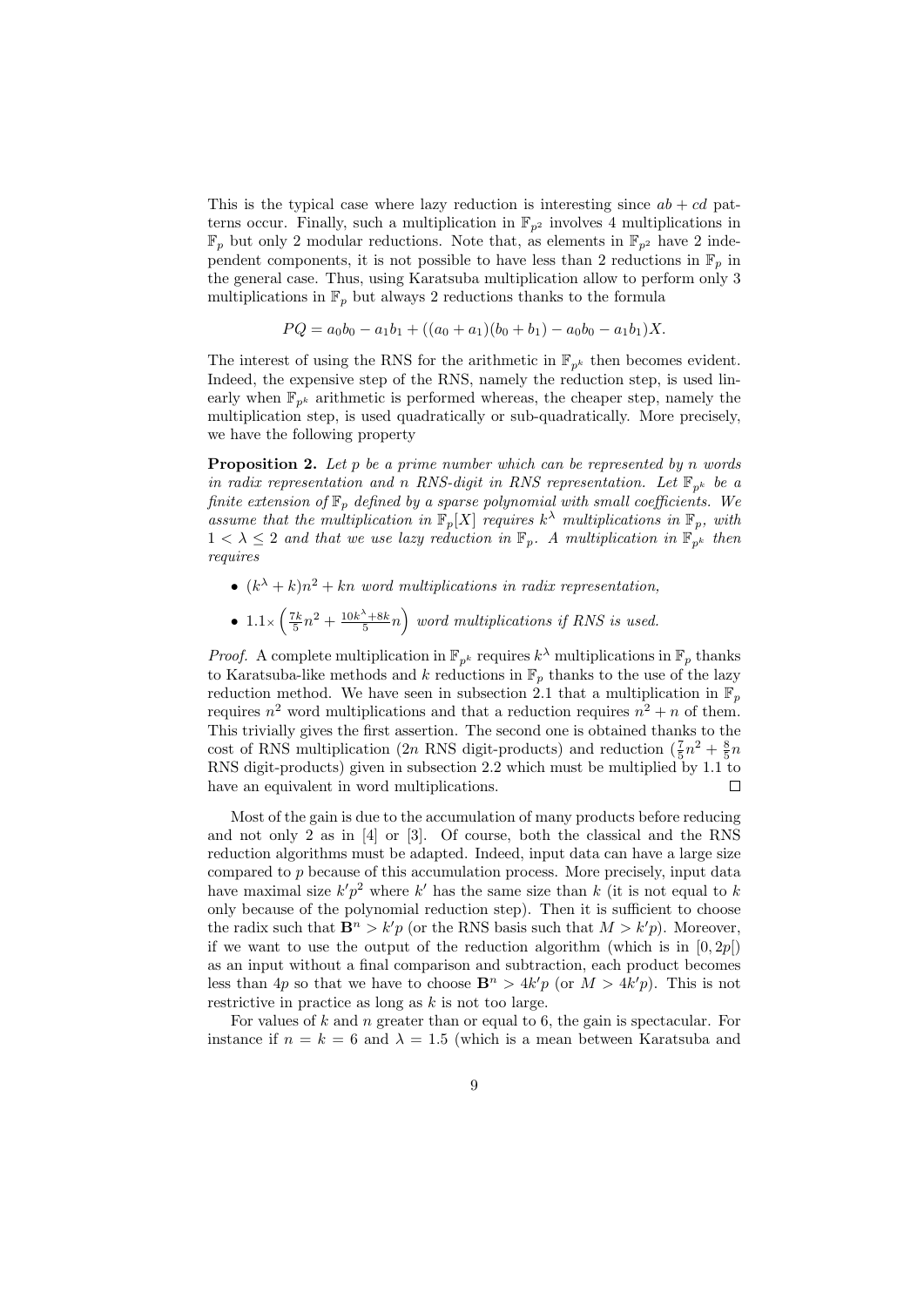Toom-Cook complexities), a multiplication in  $\mathbb{F}_{p^6}$  requires 781 word multiplications in radix representation while it requires only 590 in RNS. Of course this is just a rough estimation to give an idea of the expected gain. Each particular situation must be studied in details. In this paper, we do it for the extension degrees 6 and 12 for two reasons :

- there are of particular interest in pairing-based cryptography as we will see at the end of this paper,
- the classical arithmetic on such extensions is well studied  $([21, 22])$  which facilitates comparisons.

Some other extension degrees, like 2, 8 or 10, also have an interest in pairingbased cryptography but do not involve new materials relatively to 6 and 12. They can be done by the interested reader or asked to the author.

## 3.3 Lazy arithmetic in  $\mathbb{F}_{p^6}$

In this section, we recall the different ways to perform efficient arithmetic in  $\mathbb{F}_{p^6}$ and combine them with lazy reduction and of course RNS arithmetic. In fact, we are especially interested in multiplication in  $\mathbb{F}_{p^6}$ . There are three different ways to build  $\mathbb{F}_{p^6}$ , namely as a quadratic extension of a cubic one, as a cubic extension of a quadratic one or directly as a sextic extension (i.e. with an irreducible polynomial of degree 6). For each of these constructions Devegilli et al [21] studied in details all the possible arithmetic (Schoolbook, Karatsuba, Toom-Cook and Chung-Hasan for squaring). There conclusions are

- Toom-Cook method requires asymptotically less multiplications or squarings in  $\mathbb{F}_p$  but is inefficient in practice for cryptographic sizes because it requires many additions in  $\mathbb{F}_p$ .
- The most efficient implementation for multiplication and squaring is obtained when  $\mathbb{F}_{p^6}$  is build as a quadratic extension of a cubic one. This is due to the fact that there are very efficient formulas for quadratic and cubic extensions, but not for higher degrees.

We then assume in the following that  $\mathbb{F}_{p^6}$  is build as a quadratic extension of a cubic one. Of course, those extensions are build as in Proposition 2 so that the reduction step in  $\mathbb{F}_{p^6}$  is negligible compared to the multiplication step. In this case, according [21], the most efficient way to perform a multiplication is to use Karatsuba method for both the multiplication in the quadratic extension and in the cubic extension. The cost of a multiplication in  $\mathbb{F}_{p^6}$  is then 18 multiplications in  $\mathbb{F}_p$ . Concerning squaring, there are several method more or less equivalent in [21]. The choice is depending on the cost of the squaring in  $\mathbb{F}_p$  compared to a multiplication. In this paper, we assume that these costs are the same so that the best squaring in  $\mathbb{F}_{p^6}$  requires 12 multiplications in  $\mathbb{F}_p$  using Karatsuba squaring for the cubic extension and the complex method for the quadratic one.

Performing lazy reduction is immediate assuming that it is possible to reduce sums of several products. To ensure this, we have to relax the condition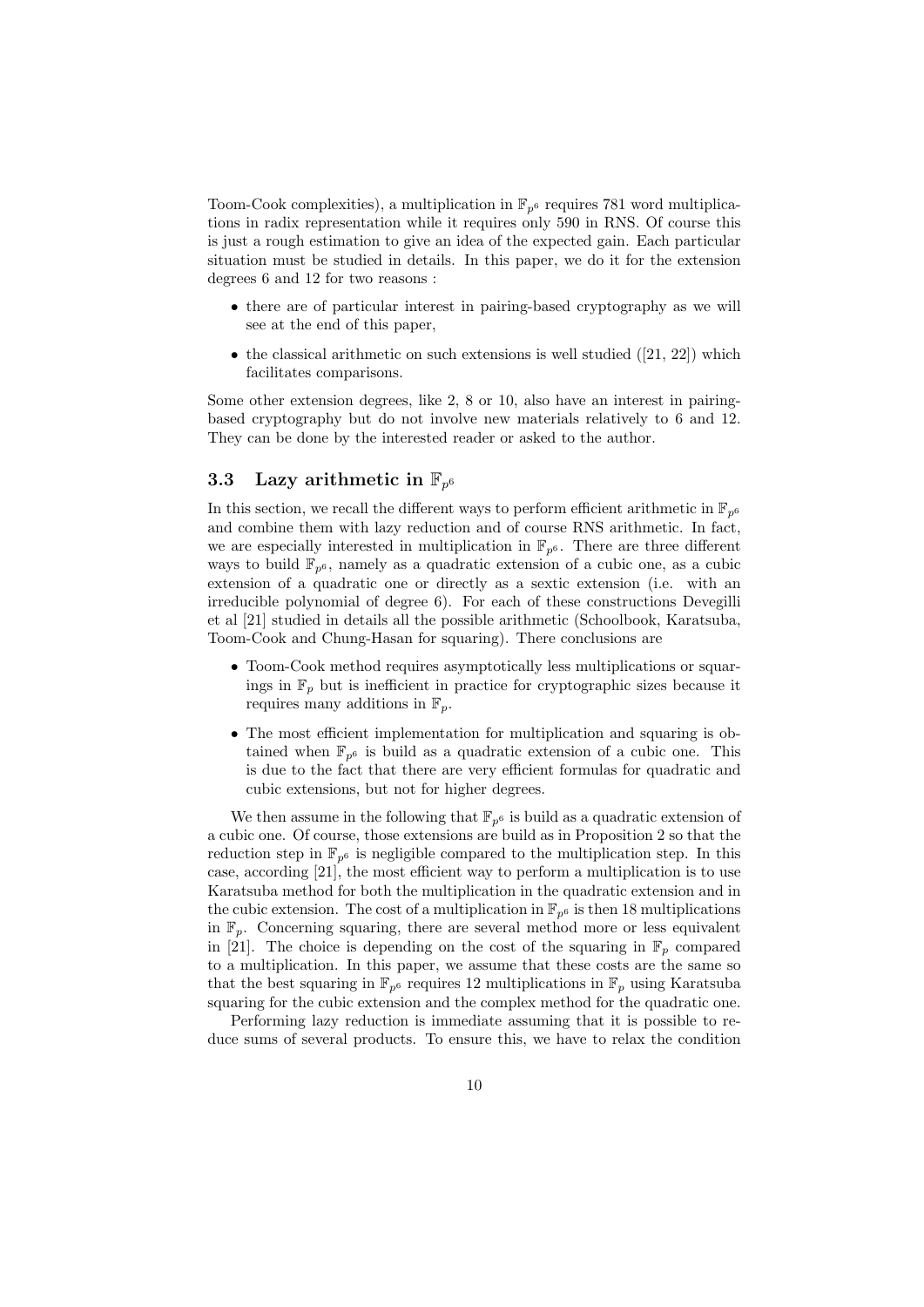on  $\mathbf{B}^n > 4p$  (for Montgomery reduction) or  $M > 4p$  (for RNS arithmetic). This condition can become several hundreds times larger than  $p$  depending on the polynomial representing  $\mathbb{F}_{p^6}$ . However this is not restrictive for cryptographic implementation. Indeed field sizes are usually a multiple of 32 so that an additional word is necessary to handle  $\mathbf{B}^n$  or M if lazy reduction is used. Even on a 16 bit architecture, this additional word can easily handle integers of size several hundreds. If larger words are used like 36 bits words on FPGA, there is also sufficiently extra bits to handle  $\mathbf{B}^n$  or M for cryptographic applications [5].

Finally the cost of a multiplication in  $\mathbb{F}_{p^6}$  is 18 multiplication in  $\mathbb{F}_p$  and 6 modular reductions whereas a squaring requires only 12 multiplications but also 6 reductions.

#### 3.4 Example of degree 6 extension in 192 bits

In this section, we give an explicit example of degree 6 extension of a 192 bits prime field. This example comes from [43] and is linked to a MNT curve suitable for pairing based cryptography, which is the subject of the next section. Let  $\mathbb{F}_p$ be defined by the prime number

 $p = 4691249309589066676602717919800805068538803592363589996389.$ 

In this case  $\mathbb{F}_{p^6}$  can be defined by a quadratic extension of a cubic one thanks to the polynomials  $X^3 - 2$  and  $Y^2 - \alpha$  where  $\alpha$  is a cubic root of 2.

$$
\mathbb{F}_{p^3} = \mathbb{F}_p[X]/(X^3 - 2) = \mathbb{F}_p[\alpha]
$$
 and  

$$
\mathbb{F}_{p^6} = \mathbb{F}_{p^3}[Y]/(Y^2 - \alpha) = \mathbb{F}_{p^3}[\beta].
$$

As we want to use lazy reduction, the arithmetic of this extension must be completely unrolled. Hence let

$$
A = a_0 + a_1 \alpha + a_2 \alpha^2 + (a_3 + a_4 \alpha + a_5 \alpha^2) \beta
$$
 and  

$$
B = b_0 + b_1 \alpha + b_2 \alpha^2 + (b_3 + b_4 \alpha + b_5 \alpha^2) \beta
$$

be two elements of  $\mathbb{F}_{p^6}$ . Using Karatsuba on the quadratic extension leads to

$$
AB = (a_0 + a_1 \alpha + a_2 \alpha^2) (b_0 + b_1 \alpha + b_2 \alpha^2) + \alpha (a_3 + a_4 \alpha + a_5 \alpha^2) (b_3 + b_4 \alpha + b_5 \alpha^2) +
$$
  

$$
[(a_0 + a_3 + (a_1 + a_4)\alpha + (a_2 + a_5)\alpha^2) (b_0 + b_3 + (b_1 + b_4)\alpha + (b_2 + b_5)\alpha^2)
$$
  

$$
-(a_0 + a_1 \alpha + a_2 \alpha^2) (b_0 + b_1 \alpha + b_2 \alpha^2) - (a_3 + a_4 \alpha + a_5 \alpha^2) (b_3 + b_4 \alpha + b_5 \alpha^2)] \beta
$$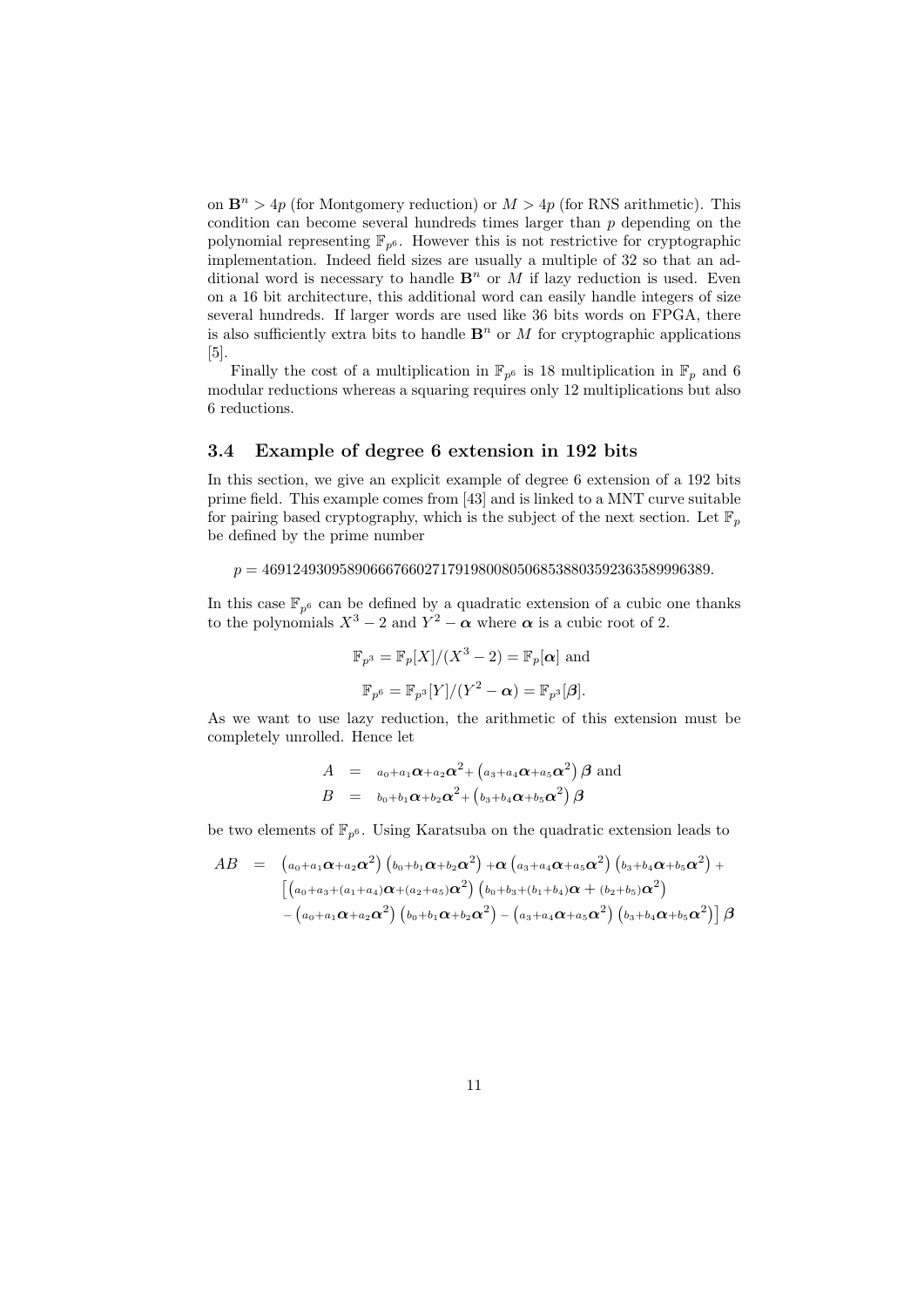Using Karatsuba again to compute each of these 3 products leads to

 $AB = a_0b_0+2(a_4b_4+(a_1+a_2)(b_1+b_2)-a_1b_1+(a_3+a_5)(b_3+b_5)-a_3b_3-a_5b_5)$ 

- $[a_3b_3+(a_0+a_1)(b_0+b_1)-a_0b_0-a_1b_1+2(a_2b_2+(a_4+a_5)(b_4+b_5)-a_4b_4-a_5b_5)]\alpha$
- +  $[a_1b_1+2a_5b_5+(a_0+a_2)(b_0+b_2)-a_0b_0-a_2b_2+(a_3+a_4)(b_3+b_4)-a_3b_3-a_4b_4]\alpha^2$
- +  $[(a_0+a_3)(b_0+b_3)-a_0b_0-a_3b_3+2((a_1+a_2+a_4+a_5)(b_1+b_2+b_4+b_5)-(a_1+a_4)(b_1+b_4)$  $-(a_2+a_5)(b_2+b_5)-(a_1+a_2)(b_1+b_2)+a_1b_1+a_2b_2-(a_4+a_5)(b_4+b_5)+a_4b_4+a_5b_5)\in{\bf 8}$
- +  $[(a_0+a_1+a_3+a_4)(b_0+b_1+b_3+b_4)-(a_0+a_3)(b_0+b_3)-(a_1+a_4)(b_1+b_4)-(a_0+a_1)(b_0+b_1)$  $+a_0b_0+a_1b_1-(a_3+a_4)(b_3+b_4)+a_3b_3+a_4b_4+2((a_2+a_5)(b_2+b_5)-a_2b_2-a_5b_5)]\alpha\beta$
- $[(a_1+a_4)(b_1+b_4)-a_1b_1-a_4b_4+(a_0+a_2+a_3+a_5)(b_0+b_2+b_3+b_5)-(a_0+a_3)(b_0+b_3)]$
- $-(a_2+a_5)(b_2+b_5)-(a_0+a_2)(b_0+b_2)+a_0b_0+a_2b_2-(a_3+a_5)(b_3+b_5)+a_3b_3+a_5b_5]\alpha^2\beta$

It is easy to verify that this formula requires 18 multiplications in  $\mathbb{F}_n$ . Of course it also requires many additions but this is due to the Karatsuba method, not to lazy reduction. As explained in subsection 3.3, it requires only 6 reductions thanks to the accumulation of all the operations in each component. However, this accumulation implies that the input of the reduction step can be very large. More precisely, thanks to the existence of the schoolbook method for computing AB, we can easily prove that if the components of A and B (ie the  $a_i$  and the  $b_i$ ) are between 0 and 2p (which is the case when algorithm 1 or 2 is used for reduction) then each component of  $AB$  is between 0 and  $44p^2$ . This means that  $\mathbf{B}^n$  in Montgomery representation and M in RNS representation must be greater than 44p to perform lazy reduction in this degree 6 field.

## 3.5 Lazy arithmetic in  $\mathbb{F}_{p^{12}}$

The same work as in the section 3.3 can be done in the case of  $\mathbb{F}_{n^{12}}$ . This has already been done in the recent literature because of the success of Barreto-Naehrig curves. For example Devegili, Scott and Dahab explain in [22] that  $\mathbb{F}_{p^{12}}$  must be build as a tower of extensions: quadratic on top of a cubic on top of a quadratic. This is nothing but the section 3.3 applied to a quadratic extension of  $\mathbb{F}_p$ . Then, if Karatsuba method is used for the multiplication in this quadratic extension, a multiplication in  $\mathbb{F}_{p^{12}}$  requires 54 multiplications in  $\mathbb{F}_p$  and 12 modular reductions and a squaring requires 36 multiplications in  $\mathbb{F}_p$ and 12 modular reductions.

## 3.6 Other useful operations in  $\mathbb{F}_{p^k}$

Three other operations in  $\mathbb{F}_{p^k}$  are necessary for pairing computation, the inversion, the Frobenius action (ie powering to the  $p$ ) and the squaring of unit elements in quadratic extensions.

Performing an inversion in  $\mathbb{F}_{n^k}$  must be done very carefully because it is an expensive operation. The general idea is that the inverse of an element is the product of its conjugates divided by its norm. This allows to replace an inversion in  $\mathbb{F}_{p^k}$  by an inversion in  $\mathbb{F}_p$  and some multiplications. For example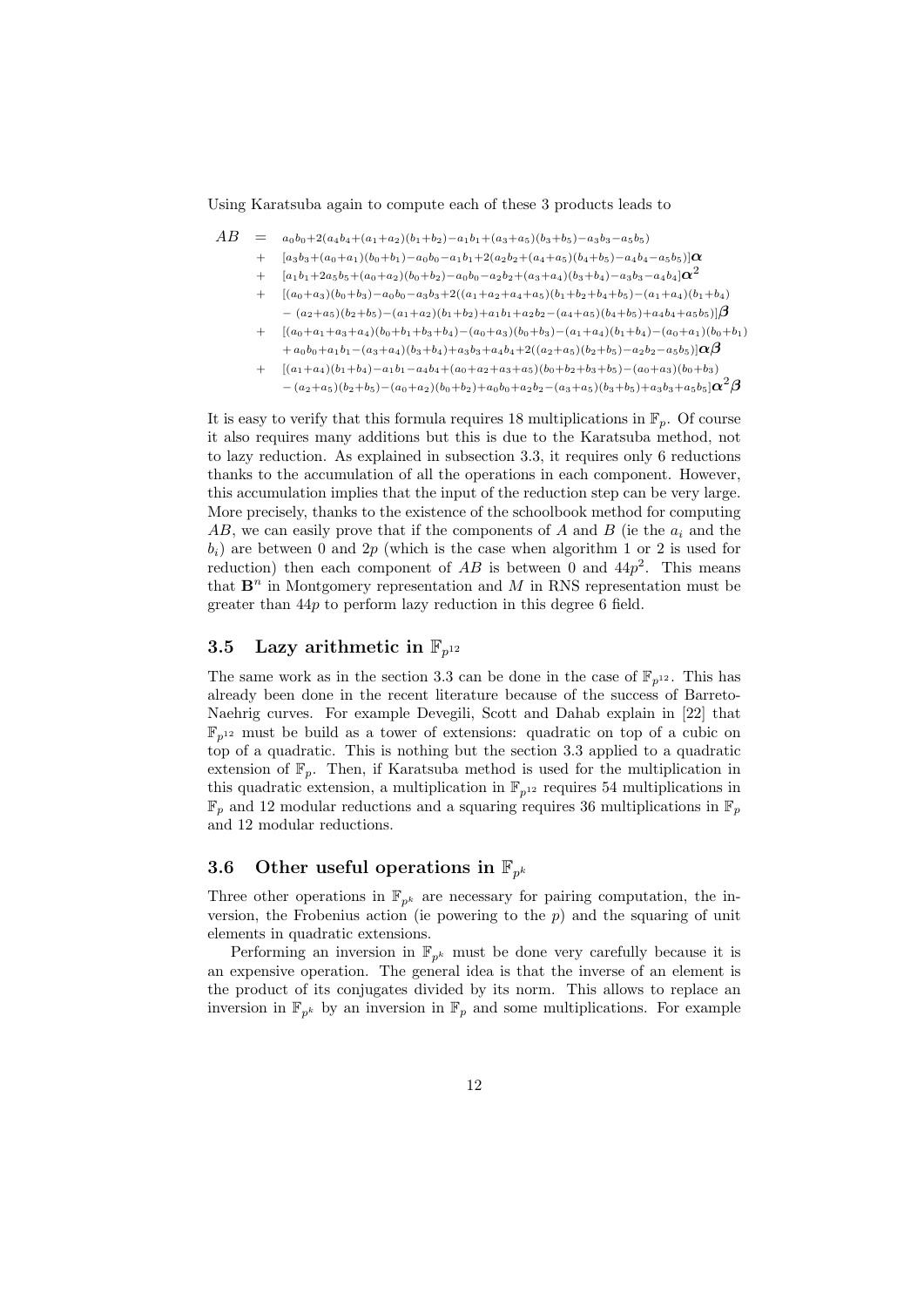in  $\mathbb{F}_{n^2} = \mathbb{F}_n[X]/X^2 - \varepsilon$ , we have

$$
\frac{1}{a_0 + a_1\sqrt{\varepsilon}} = \frac{a_0 - a_1\sqrt{\varepsilon}}{a_0^2 - \varepsilon a_1^2}
$$

and an inversion in  $\mathbb{F}_{p^2}$  requires 1 inversion, 2 squarings, 2 multiplications and 3 reductions in  $\mathbb{F}_p$ . In the same way an inversion in  $\mathbb{F}_{p^3}$  (defined by a cubic root) requires 1 inversion, 9 multiplications, 3 squarings and 7 reductions in  $\mathbb{F}_p$  [46]. We can easily deduce that an inversion in  $\mathbb{F}_{p^6}$ , build as a quadratic extension of a cubic one, requires 1 inversion, 36 multiplications and 16 reductions in  $\mathbb{F}_p$ . In the same way, if  $\mathbb{F}_{p^2}$  is build as in section 3.5, it is easy to show that an inversion requires 1 inversion, 97 multiplications ([31]) and 35 reductions in  $\mathbb{F}_p$ .

Contrary to the inversion, the Frobenius action in  $\mathbb{F}_{p^k}$  is cheap. Indeed, it is easy to prove that if  $\{\xi_i\}_{i=0..k-1}$  (with  $\xi_0 = 1$ ) is a basis for  $\mathbb{F}_{p^k}$  as a  $\mathbb{F}_p$  vector space, we have

$$
\left(\sum_{i=0}^{k-1} a_i \xi_i\right)^p = a_0 + \sum_{i=1}^{k-1} a_i \xi_i^p.
$$

Thus, if the  $\xi_i^p$  are precomputed this Frobenius operation requires only  $k(k-1)$ multiplications in  $\mathbb{F}_p$  and  $k-1$  reductions. In fact, we can do even better with a good choice of the basis. For example if the extension is defined by a root  $\gamma$ of the polynomial  $X^k - \varepsilon$  then  $\xi_i = \gamma^i$  and for  $1 \leq i \leq k - 1$ ,

$$
\xi_i^p = \gamma^{ip} = c_i \gamma^{r_i} = c_i \xi_{r_i}
$$

with  $c_i \in \mathbb{F}_p$  and  $0 \leq r_i < k$ . In this case computing the Frobenius require only  $k-1$  multiplications and  $k-1$  reductions in  $\mathbb{F}_p$ . This is the case for the example given in 3.4 where additionally  $p \equiv 1 \mod 6$  so that  $r_i = i$ . Of course, the same holds also for raising up an element to any power of p.

Finally, squaring in a quadratic extension requires 2 multiplications (and 2 reductions) in the base field thanks to the complex method. However, as noticed in [29, 31], if the element to be squared is a unit, this can be done with 2 squarings in the base field (and always 2 reductions) assuming the extension is defined by a polynomial of the form  $X^2 - \varepsilon$ . Indeed, if  $a_0 + a_1X$  is such an element (which means that  $a_0^2 - \varepsilon a_1^2 = 1$ ), we have

$$
(a_0 + a_1 X)^2 = a_0^2 + \varepsilon a_1^2 + [(a_0 + a_1)^2 - a_0^2 - a_1^2] X
$$
  
= 1 + 2\varepsilon a\_1^2 + [(a\_0 + a\_1)^2 - 1 - \varepsilon a\_1^2 - a\_1^2] X

## 4 Pairing on elliptic curves and their computation

### 4.1 Pairings in cryptography

Bilinear pairings on elliptic curves have been introduced in cryptography in the middle of 90's for cryptanalysis. Indeed, they allow to transfer the discrete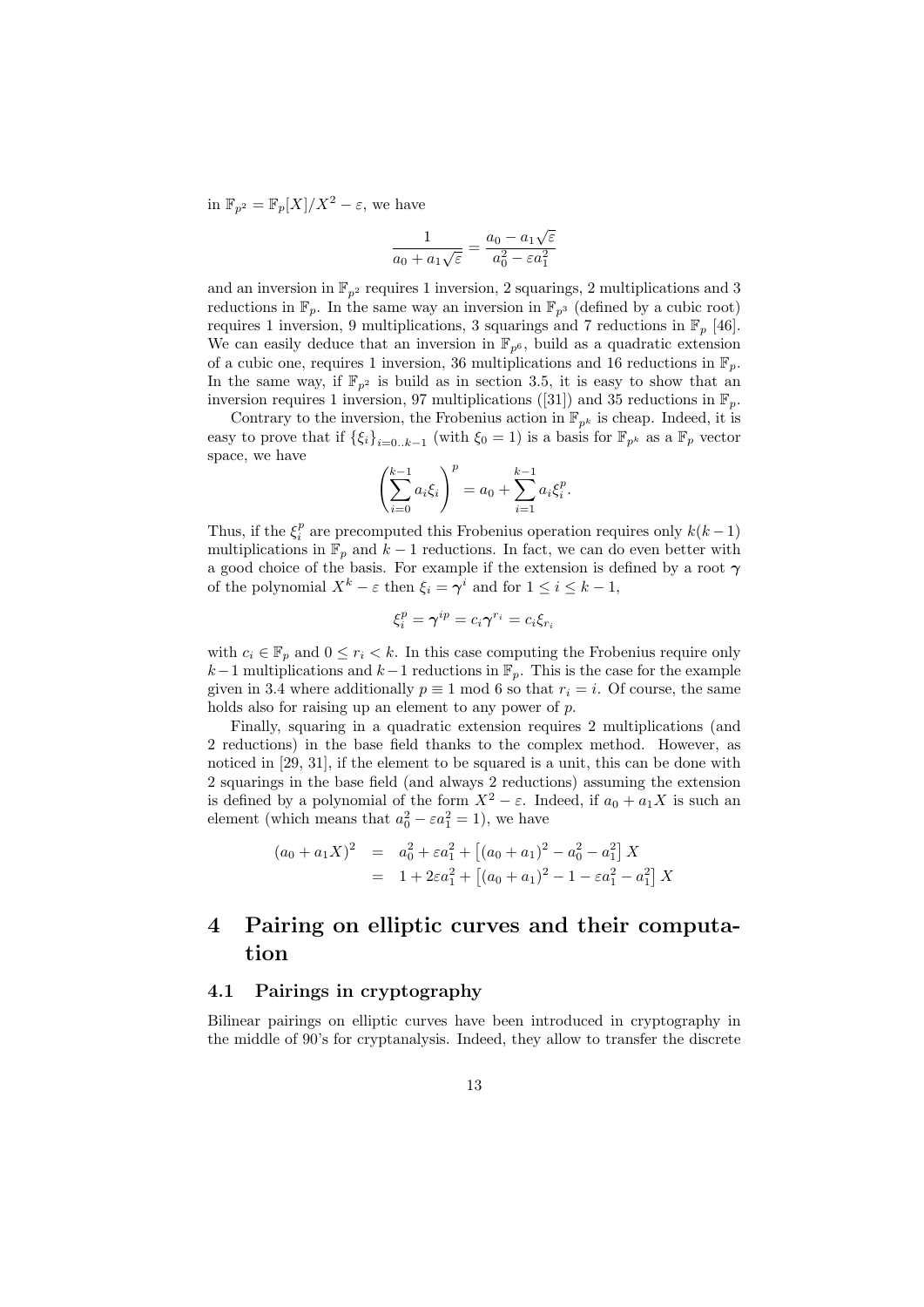logarithm on an elliptic curve to a discrete logarithm in the multiplicative group of a finite field, where subexponential algorithms are available [25, 40]. In 2000, Joux introduces the first constructive use of pairings with a tripartite key exchange protocol [34]. Since, it has been shown that pairings can be used to construct new protocols like identity based cryptography [15] or short signature [16]. As a consequence, pairings become very popular in asymmetric cryptography and computing them as fast as possible is very important. There are essentially three ways to speed up the computation of the pairings. Let us first briefly recall the state of the art in this field and then explain how a RNS arithmetic can be helpful.

#### 4.2 The Tate pairing

The most popular pairing used in cryptography is the Tate pairing. We present it here in a simplified and reduced form because it is the one usually used in cryptographic applications. More details and generalities can be found in [20] or [14]. In this paper we assume that E is an elliptic curve defined on  $\mathbb{F}_p$  by an equation

$$
y^2 = x^3 + a_4 x + a_6. \tag{2}
$$

Let  $\ell$  be a prime divisor of  $\#E(\mathbb{F}_p) = p + 1 - t$ , where t is the trace of the Frobenius map on the curve. The embedding degree k of E with respect to  $\ell$  is the smallest integer such that  $\ell$  divides  $p^k-1$ . This means that the full  $\ell$ -torsion of the curve is defined on the field  $\mathbb{F}_{p^k}$ . For any integer m and  $\ell$ -torsion point P, if  $P_m$  is the point  $mP$  on E,  $f_{(m,P)}$  is the function defined on the curve whose divisor is  $\text{div}(f_{(m,P)}) = m P - P_m - (m-1)O$ . The Tate pairing can then be defined by

$$
e_T: E(\mathbb{F}_p)[\ell] \times E(\mathbb{F}_{p^k}) \rightarrow \mathbb{F}_{p^k}^*/\left(\mathbb{F}_{p^k}^*\right)^{\ell}
$$

$$
(P,Q) \rightarrow f_{(\ell,P)}(Q)^{\frac{p^k-1}{\ell}}
$$

The first step to compute the Tate pairing is the computation of  $f_{(\ell,P)}(Q)$ . It is done thanks to an adaptation of classical scalar multiplication algorithm due to Miller [41] which is given here in a more general case to cover other pairings. In this algorithm  $g_{(A,B)}$  is the equation of the line passing through the points A and B (or tangent to A if  $A = B$ ) and  $v_A$  is the equation of the vertical line passing by A, so that  $\frac{g(A,B)}{v_{A+B}}$  is the function on E involved in the addition of A and B.

The second step is to raise f to the power  $\frac{p^k-1}{\ell}$ . There are several ways to speed up the pairing computation :

- simplifying and optimizing the operations inside the Miller loop [9, 11, 12, 45],
- constructing pairing-friendly elliptic curves  $[10, 13, 18, 23, 26, 35, 39, 47]$ and a good survey is [24],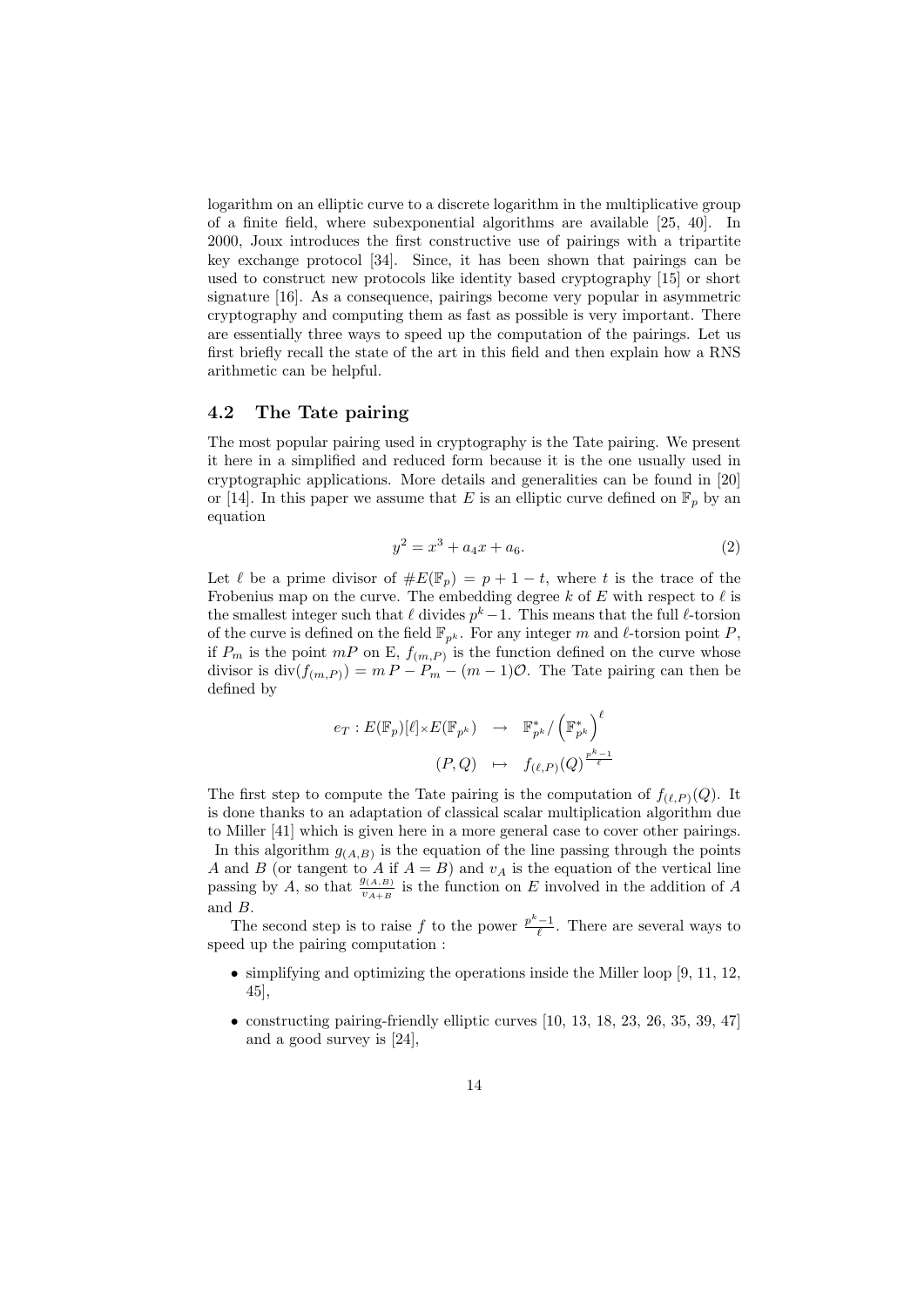#### **Algorithm 3:** Miller $(m, P, Q)$

```
Data: An integer m with binary representation (m_{s-1}, \dots, m_0)_2, two
           points P and Q in E(\mathbb{F}_{p^k}).
Result: f_{(m,P)}(Q) \in \mathbb{F}_{p^k}.
begin
     T \leftarrow Pf \leftarrow 1for i from s - 2 downto 0 do
           f \leftarrow f^2 \cdot \frac{g_{(T,T)}(Q)}{g_{\text{QCD}}(Q)}v_{2T}(Q)T \leftarrow 2Tif m_i = 1 then
                 f \leftarrow f \cdot \frac{g_{(T,P)}(Q)}{v_{T+P}(Q)}<br>T \leftarrow T + Pendif
     endfor
     return fend
```
- more recently, reducing the length of the Miller loop [32, 33, 38, 52] thanks to the introduction of new pairings,
- simplifying the final exponentiation [27, 48].

Note that it is not interesting to use better exponentiation techniques as sliding windows for pairing computations. This is because even if  $3P$ , for instance, can be precomputed, the writing up of  $f$  requires an additional (expensive) multiplication in  $\mathbb{F}_{p^k}$  by the function involved in the computation of 3P.

#### 4.3 Ordinary curves with prescribed embedding degrees

The embedding degree k is usually very large so that computing in  $\mathbb{F}_{p^k}$  is not reasonable. This is reassuring regarding the destructive use of pairings but annoying if one wants to use pairing based cryptosystems. Curves with small embedding degrees can be obtain in two different ways. The first one is to use supersingular curves. However, this work focuses on large characteristic base fields and, in this case, the embedding degree is less than or equal to 2 which is too small for security reasons. The second one is to use ordinary curves with prescribed embedding degrees constructed via the complex multiplication method as surveyed in [24]. We will focus here on the most popular ones, namely the MNT curves having an embedding degree equal to 6 [39] and the BN curves having embedding degree equal to 12 [13].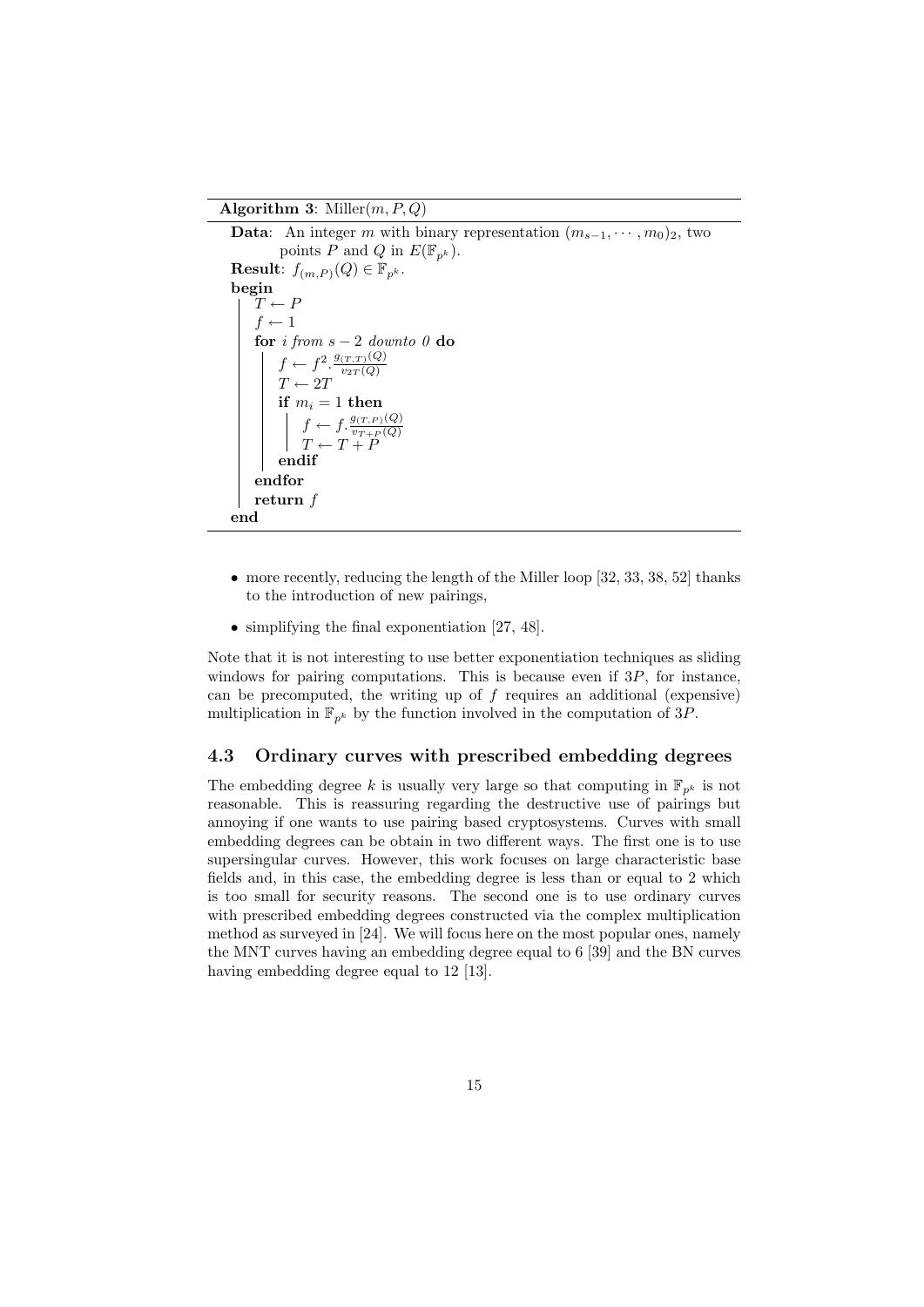#### 4.3.1 MNT curves

In [39], the authors explain how to use the complex multiplication method to construct ordinary elliptic curves with embedding degrees 3, 4 and 6. Their goal was to characterize elliptic curves with small embedding degrees to protect against destructive use of pairings but it has also been used as a mean to construct ordinary curves with embedding degree 6.

**Theorem 1.** Let p be a large prime and  $E$  be an ordinary elliptic curve defined over  $\mathbb{F}_p$  such that  $\#E(\mathbb{F}_p) = p + 1 - t$  is prime. E has embedding degree 6 if and only if there exists  $l \in \mathbb{Z}$  such that  $p = 4l^2 + 1$  and  $t = 1 \pm 2l$ .

The strategy to generate ordinary elliptic curve of prime order with embedding degree 6 is the following :

- Select a small discriminant  $D$  which is 3 mod 8 but not 5 mod 10 and such that  $-8$  is a quadratic residue modulo 3D.
- Compute solutions  $(X = 6l \pm 1, Y)$  of the generalized Pell equation  $X^2$   $3DY^2 = -8$  until the values of p and  $\#E(\mathbb{F}_p)$  corresponding to this value of l are primes of the desired size.
- Repeat with another D if not found.

The main drawback of this method is that the consecutive solutions of generalized Pell equation grow exponentially so that only very few curves are found. However, it is possible to relax the constraints in order to obtain more curves as done in [47] and in [26]. As an example, the following 192 bits curve has been find with this method [43].

**Proposition 3.** Let p be the prime number given in  $3.4$ . The curve defined over  $\mathbb{F}_p$  by the equation

 $y^2=x^3$ –3x+3112017650516467785865101962029621022731658738965186527433

has embedding degree 6 and cardinality  $2\ell$  where  $\ell$  is the prime number

 $\ell = 2345624654794533338301358959942345572918215737398529094837.$ 

#### 4.3.2 Barreto-Naehrig curves

Barreto and Naerigh devised in [13] a method to generate pairing friendly elliptic curves over a prime field, with prime order and embedding degree 12. The equation of the curve is

$$
y^2 = x^3 + a_6, \ \ a_6 \neq 0
$$

and the trace of the Frobenius  $t$ , the cardinality of the curve  $r$  and the base field  $\mathbb{F}_n$  are parametrized as

•  $t = 6l^2 + 1$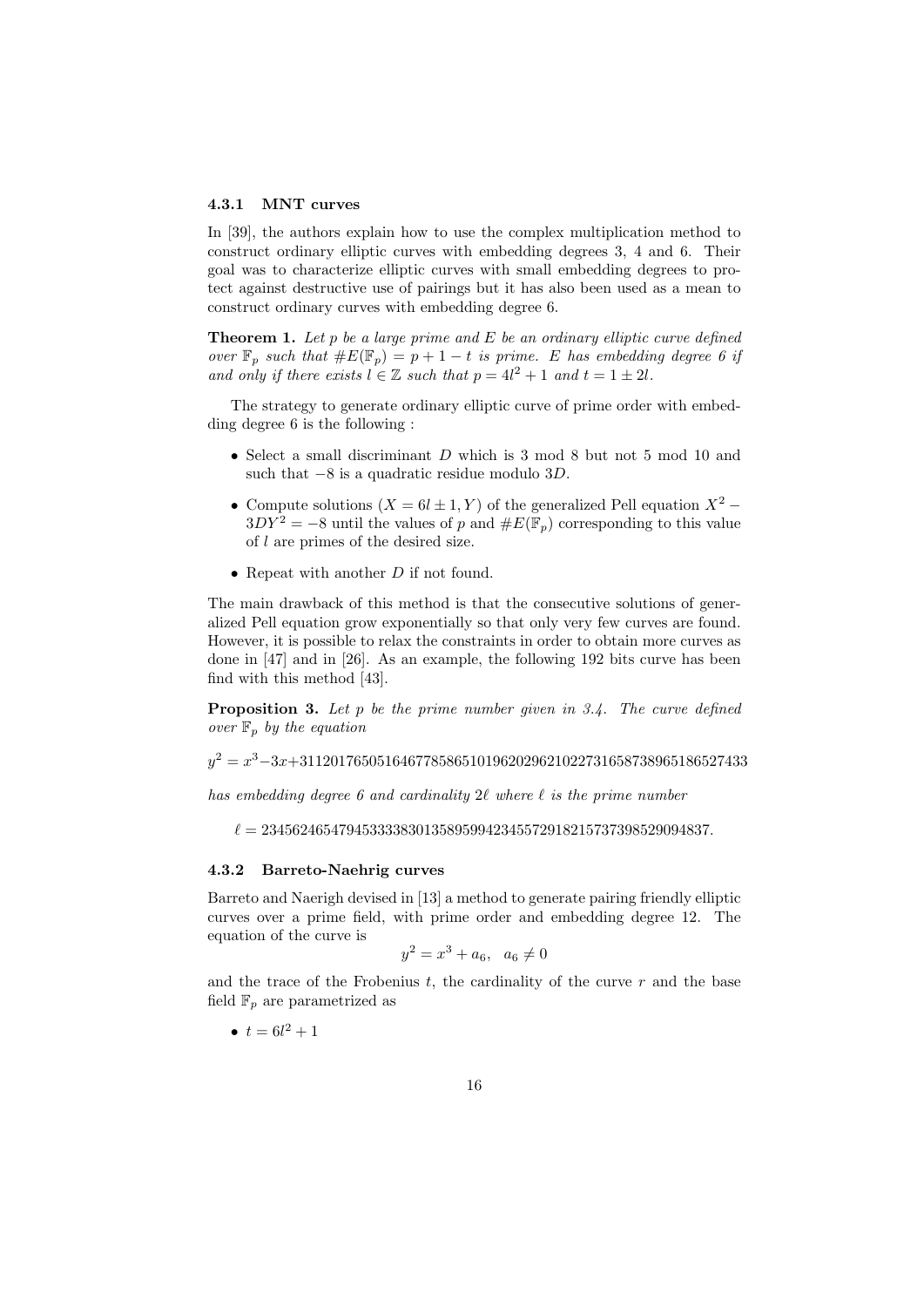- $r = 36l^4 36l^3 + 18l^2 6l + 1$
- $p = 36l^4 36l^3 + 24l^2 6l + 1$

For example,  $a_6 = 3$  and  $l = -6000000000001F2D$  (hex) are such that both r and  $p$  are prime numbers  $[22]$ .

#### 4.4 Fast Tate pairing computation

In this section we explain how to efficiently compute the Tate pairing.

#### 4.4.1 Formulas for Miller loop

Of course, the easiest way to speed up the pairing computation is to choose  $\ell$ as sparse as possible. As this can be done in many cases we give only formulas for the "doubling" step of the Miller loop which are therefore representative of the whole Miller loop.

Moreover, we assume in this section that Jacobian coordinates have been chosen. Of course other choices are possible but this has almost no consequences for the pairing computation and for the results obtained in this paper. Let  $E$ be an elliptic curve defined as (2).

Let  $P = (X_P, Y_P, Z_P)$  and  $T = (X_T, Y_T, Z_T)$  be two points in  $E(\mathbb{F}_{p^k})$  given in Jacobian coordinates and  $Q = (x_Q, y_Q) \in E(\mathbb{F}_{p^k})$  given in affine coordinates. Formulas for the "doubling" step of the Miller loop are given by

$$
A = 3X_T^2 + a_4 Z_T^4
$$
  
\n
$$
C = 4X_T Y_T^2
$$
  
\n
$$
X_{2T} = A^2 - 2C
$$
  
\n
$$
Y_{2T} = A(C - X_{2T}) - 8Y_T^4
$$
  
\n
$$
Z_{2T} = 2Y_T Z_T
$$
  
\n
$$
g_{T,T}(Q) = \frac{2Y_T Z_T^3 y_Q - A(Z_T^2 x_Q - X_T) - 2Y_T^2}{2Y_T Z_T^3}
$$
  
\n
$$
v_{T,T}(Q) = \frac{x_Q Z_{2T}^2 - X_{2T}}{Z_{2T}^2}
$$

If the Tate pairing is used, then the point  $P$  (and consequently the point  $T$ ) is in  $E(\mathbb{F}_p)$  so that most of the terms in these formulas are in  $\mathbb{F}_p$ . The only elements lying in the extension field  $\mathbb{F}_{p^k}$  are  $x_Q$  and  $y_Q$  and we will now see that, thanks to the use of twists, we can almost assume that there are lying in a proper subfield of  $\mathbb{F}_{p^k}$ . This will have important consequences on the efficiency of the Miller loop.

#### 4.4.2 Use of twists

**Definition 1.** Two elliptic curves E and  $\tilde{E}$  defined over  $\mathbb{F}_q$  are said to be twisted if there exists an isomorphism  $\Psi_d$  between E and  $\tilde{E}$  defined over an extension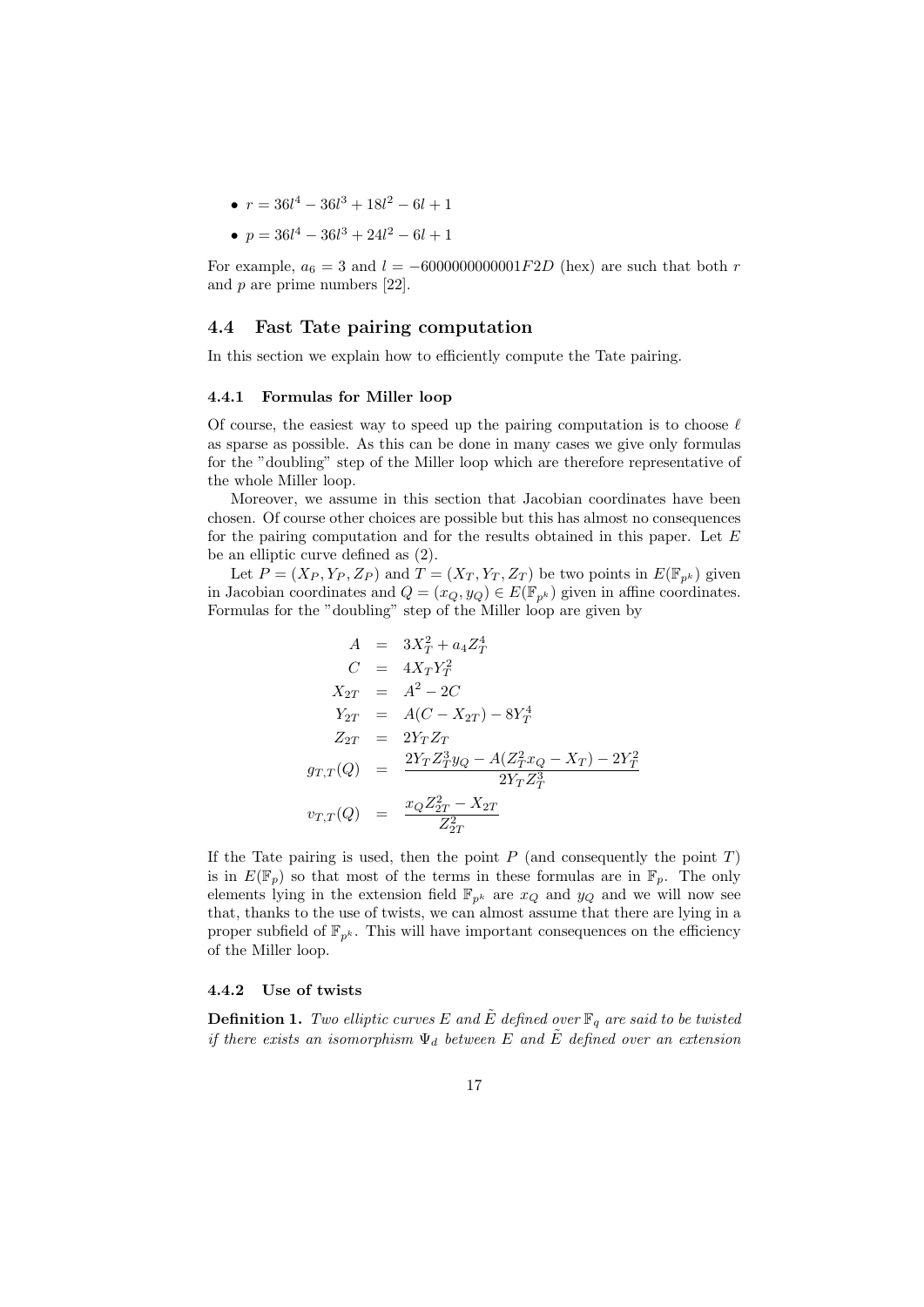$\mathbb{F}_q^d$  of  $\mathbb{F}_q$ . The degree of this twist is the degree of the smallest extension on which  $\Psi_d$  is defined.

The possible twist degree are 2,3,4 and 6 depending on the embedding degree  $k$ . We will focus in this paper on even embedding degrees  $k$  and twists of degree 2 and 6. We have the following properties

• Let  $\nu$  be a non quadratic residue in  $F_{p^{k/2}}$ . The curves E and  $\tilde{E}$  given by the equations

$$
E: y^2 = x^3 + a_4 x + a_6 \qquad \tilde{E}: \nu y^2 = x^3 + a_4 x + a_6
$$

are twisted by the twist of order 2 (ie defined over  $\mathbb{F}_{p^k}$ )

$$
\Psi_2 : \tilde{E} \rightarrow E
$$
  

$$
(x, y) \mapsto (x, y\nu^{\frac{1}{2}})
$$

• An elliptic curve  $E$  defined as in (2) has a degree 6 twist if and only if  $a_4 = 0$ . If  $\nu$  is an element in  $\mathbb{F}_{p^{k/6}}$  which is not a sixth power, then E is the twisted of the curve  $\tilde{E}$  defined by

$$
y^2 = x^3 + \frac{b}{\nu}
$$

by the twist of order 6

$$
\Psi_6: \tilde{E} \rightarrow E
$$
  

$$
(x, y) \mapsto (x\nu^{\frac{1}{3}}, y\nu^{\frac{1}{2}})
$$

Let  $\Psi$  be such a twist. As E and  $\tilde{E}$  are isomorphic over  $\mathbb{F}_{p^k}$ , we can define a variant of the Tate pairing as  $e_T(P,Q) = f_{(\ell,P)}(\Psi(Q))^{\frac{p^k-1}{\ell}}$  without loss of generality. This is nothing but the Tate pairing defined on  $E(\mathbb{F}_p)[\ell] \times \tilde{E}(\mathbb{F}_{p^k})$ . For the twists given above, this means that the coordinates of  $Q$  can be written as  $(x_Q, y_Q \nu^{\frac{1}{2}})$  or  $(x_Q \nu^{\frac{1}{3}}, y_Q \nu^{\frac{1}{2}})$  where  $x_Q$  and  $y_Q$  are defined over  $\mathbb{F}_{p^{k/d}}$ . There are three important consequences on the Miller loop.

- The computation of f involves only  $\mathbb{F}_{p^{k/d}}$  arithmetic (but the result is still in  $\mathbb{F}_{p^k}$ ).
- The denominators, and more generally all the factors of  $f$  lying in a proper subfield of  $\mathbb{F}_{p^k}$  (as  $\mathbb{F}_p$  or  $\mathbb{F}_{p^{k/d}}$ ), are wiped out by the final exponentiation. Hence, only the expression  $2Y_T Z_T^3 y_Q - A(Z_T^2 x_Q - X_T) - 2Y_T^2$  has to be computed before the writing up of  $f$ . This is the famous denominator elimination introduced in [9].
- In the case of twists of order 6 for Tate pairings, this expression has the particular form

$$
g_0 + g_2 \nu^{\frac{1}{2}} + g_3 \nu^{\frac{1}{3}}
$$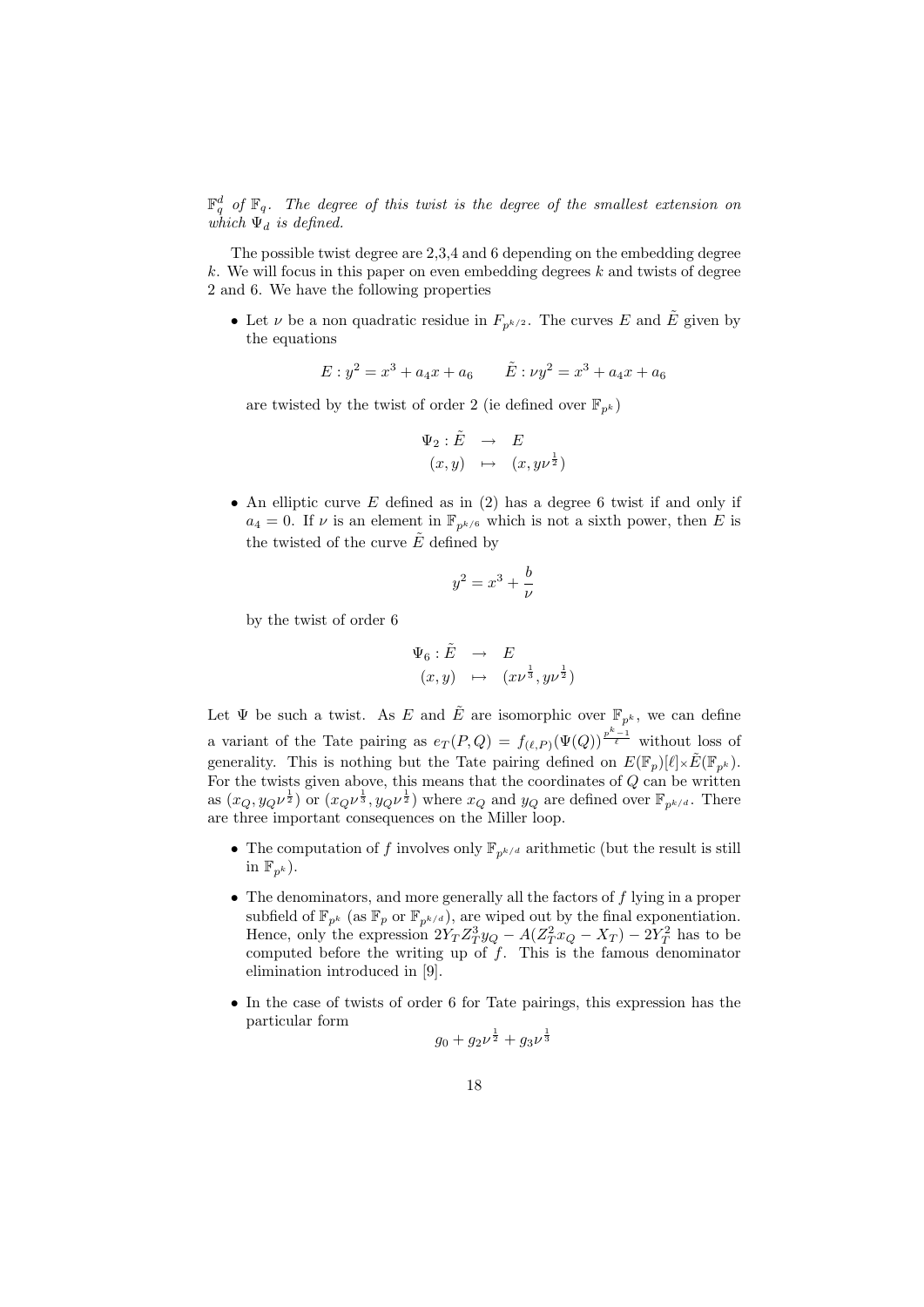where  $g_0 \in \mathbb{F}_p$  and  $g_1, g_2 \in \mathbb{F}_{p^2}$  which contains only 5 coefficients instead of 12. Hence the multiplication by such an element during the writing up of f is cheaper than a complete multiplication in  $\mathbb{F}_{p^k}$ . More precisely the multiplication of an arbitrary element of  $\mathbb{F}_{p^k}$  by  $g_0$  requires 12 multiplications in  $\mathbb{F}_p$  and the one by  $g_2\nu^{\frac{1}{2}} + g_3\nu^{\frac{1}{3}}$  requires 27 multiplications in  $\mathbb{F}_p$ using Karatsuba. Finally this operation requires 39 multiplications in  $\mathbb{F}_p$ instead of 54 for a complete Karatsuba multiplication in  $\mathbb{F}_{p^k}$ . Even if this expression has a different form for other pairings, it is still sparse and we can also perform this multiplication with only 39 multiplications in  $\mathbb{F}_p$ .

#### 4.4.3 Final exponentiation

For the Tate pairing (but also for other pairings), the exponent of the final exponentiation is  $\frac{p^k-1}{\ell}$  which has the size of  $p^{k-1}$  and the base field is  $\mathbb{F}_{p^k}$ . Hence, at first sight, the final exponentiation seems to be very expensive. Hopefully, Koblitz and Menezes show in [36] that this cost can be reduced thanks to the factorization

$$
\frac{p^k - 1}{\ell} = \left(p^{k/2} - 1\right) \left(\frac{p^{k/2} + 1}{\Phi_k(p)}\right) \left(\frac{\Phi_k(p)}{\ell}\right)
$$

where  $\Phi_k$  is the  $k^{th}$  cyclotomic polynomial. The fact that  $\Phi_k(p)$  divides  $p^{k/2}+1$ (as polynomials in  $p$ ) is a direct consequence of the definition of  $k$  as the smallest integer such that  $\ell$  divides  $p^k-1$ . Thanks to this factorization is the two first part of the exponentiation are very fast since there are obtained via cheap Frobenius computations.

The hard part of the exponentiation is given by the exponent  $\frac{\Phi_k(p)}{\ell}$ . In the general case, the best way is to develop this exponent in base  $p$  so that, thanks to multi-exponentiation, its cost is the same as if an exponent of the size of  $p$ were used. However, both in the case of MNT curves and BN curves, we can do better thanks to the parametrization of  $p$  and  $\ell$ .

For example, in the case of MNT curves, we have

$$
\frac{p^6 - 1}{\ell} = (p^3 - 1) \left( \frac{p^3 + 1}{\Phi_6(p)} \right) \left( \frac{\Phi_6(p)}{\ell} \right)
$$

with

$$
\Phi_6(p) = p^2 - p + 1\np = 4l^2 + 1\n\ell = 4l^2 - 2l + 1
$$

and an elementary calculation gives

$$
\frac{p^6 - 1}{\ell} = (p^3 - 1) (p + 1) (p + 2l).
$$

Then, the final exponentiation is obtained thanks to several easy Frobenius applications and an exponentiation with 2l as an exponent (which size is the half of the size of p). Note that it also involves an inversion in  $\mathbb{F}_{p^6}$ .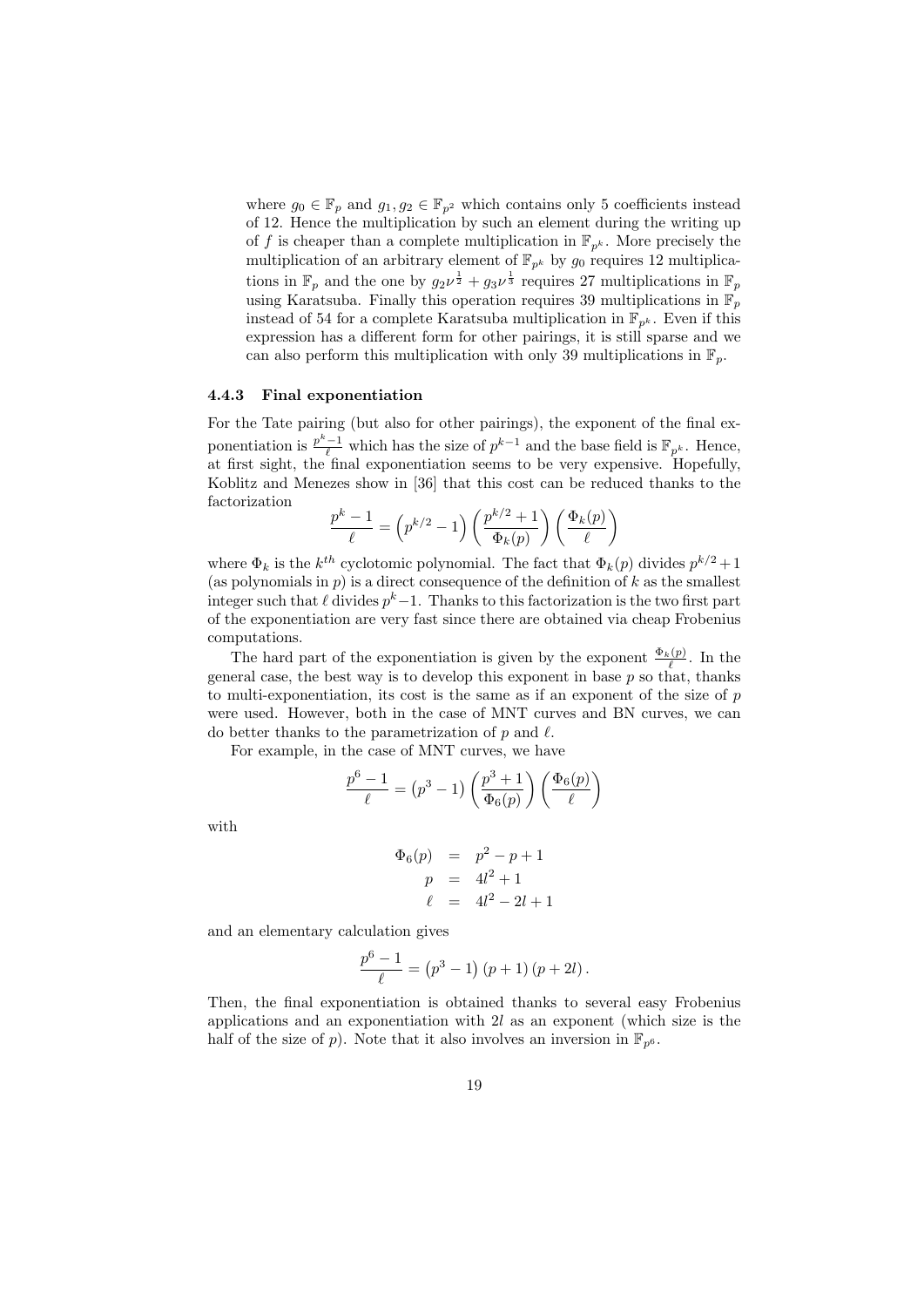Of course, it is better to chose  $l$  as sparse as possible, but MNT curves are rare so that it is not feasible in practice. So efficient exponentiation methods, as sliding window, must be used. On the contrary, the parameter can be chosen sparse for BN curves and it is not so easy to reduce the size of the exponent. More precisely, the hard part of the final exponentiation for BN curves is [22]

$$
f^{p^3} \left(b \left(f^p\right)^2 f^{p^2}\right)^{6l^2+1} b \left(f^p f\right)^9 a f^4
$$

with  $a = f^{6l-5}$  and  $b = a^{p+1}$ . So the cost is around three-quarters of the cost of an exponentiation with an exponent having the same size than p.

Finally, the first step of the final exponentiation is  $f^{p^{k/2}-1}$  so that its result has order  $p^{k/2}+1$ . Then, as noticed in [29, 31], it is a unit so squaring such an element (which is the most used operation in the hard part of the exponentiation) is less expensive than a classical squaring in  $\mathbb{F}_{p^k}$  as explain in 3.6.

#### 4.5 Other pairings

More recently, some variants of the Tate pairing appear in the literature. The main goal is to reduce the length of the Miller loop. The price to be paid is that the points  $P$  and  $Q$  are swapped. This means that the elliptic curve arithmetic will hold in  $\mathbb{F}_{p^k}$  (or  $\mathbb{F}_{p^{k/d}}$  for twisted versions) instead of  $\mathbb{F}_p$  so that even if the number of steps in the Miller loop will decrease, the cost of each step will increase. We give here the twisted versions of the Ate and R-Ate pairings.

#### 4.5.1 The Ate pairing

This pairing were first introduced in [33]. It is defined by

$$
e_A: E(\mathbb{F}_{p^k}) \cap \text{Ker}(\pi - p) \times E(\mathbb{F}_p)[\ell] \rightarrow \mathbb{F}_{p^k}^*/\left(\mathbb{F}_{p^k}^*\right)^{\ell}
$$

$$
(Q, P) \rightarrow f_{(t-1, Q)}(P)^{\frac{p^k - 1}{\ell}}
$$

where  $\pi$  is the Frobenius map on the curve. This construction works because, since  $Q \in \text{Ker}(\pi - p)$  and  $\ell | \# E(\mathbb{F}_p) = p + 1 - t$ , we have  $\pi(Q) = (t-1)Q$ . Finally, because  $t - 1 \approx \sqrt{\ell}$ , the length of the Miller loop is divided by 2 compared to the Tate pairing. This pairing is optimal for MNT curves in the sense of [52].

#### 4.5.2 The R-Ate pairing

This is a generalization of the Ate pairing introduced in [38]. We give here its expression only in the case of BN curves. If  $l$  is the parameter used to construct the BN curve and  $b = 6l + 2$ , the R-Ate pairing is defined by

$$
e_R : E(\mathbb{F}_{p^k}) \cap \text{Ker}(\pi - p) \times E(\mathbb{F}_p)[\ell] \rightarrow \mathbb{F}_{p^k}^*/\left(\mathbb{F}_{p^k}^*\right)^{\ell}
$$
  

$$
(Q, P) \mapsto (f_{(b,Q)}(P) \cdot (f_{(b,Q)}(P) \cdot g_{(bQ,Q)}(P))^p \cdot g_{(\pi((b+1)Q),bQ)}(P))^{\frac{p^k-1}{\ell}}
$$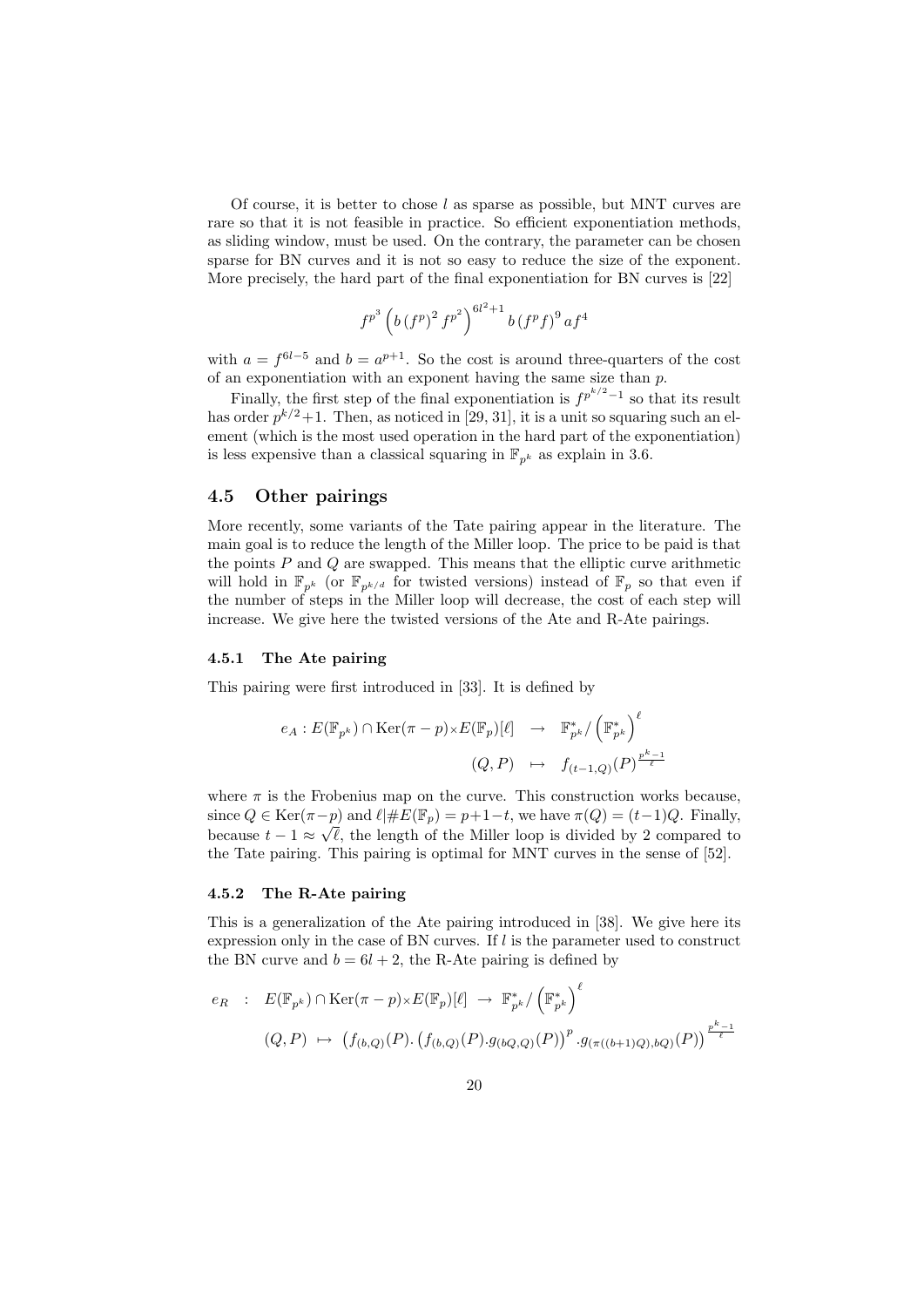where  $g_{(A,B)}$  is the equation of the line passing through A and B. In this case,<br>Let  $\frac{4\sqrt{a}}{2}$  as the length of the Millen leap is divided by 4 separated to the Tate  $l \approx \sqrt[4]{\ell}$ , so the length of the Miller loop is divided by 4 compared to the Tate pairing. This pairing is optimal for BN curves in the sense of [52].

## 5 RNS arithmetic for fast pairing computation

When the embedding degree is large, the RNS does not yield to any noteworthy improvement on the computation of T or  $g(Q)$  but, thanks to its linear complexity regarding the extension degree, we obtain very important improvements on the writing up of  $f$  and the final exponentiation. As these are the most expensive steps of the Tate pairing computation, we can say that the RNS arithmetic is particularly well adapted to fast pairing computation. But let us see more in details the expected gains for most popular pairing friendly curves (in large characteristic), say MNT curves and BN curves.

### 5.1 Using RNS for MNT curves

We assume in this section that E is an elliptic curve defined over  $\mathbb{F}_p$  by an equation (2) and obtained as described in section 4.3.1 so that  $p = 4l^2 + 1$  for some integer l. We also assume that  $\mathbb{F}_{p^6}$  is built as a quadratic extension of  $\mathbb{F}_{p^3}$ 

$$
\mathbb{F}_{p^6} = \mathbb{F}_{p^3}[Y]/(Y^2 - \nu) = \mathbb{F}_{p^3}[\beta].
$$

#### 5.1.1 Tate Pairing

As MNT curves have a twist of order 2, the input elements of the Tate pairing can be written in the form  $P = (x_P, y_P) \in E(\mathbb{F}_p)[\ell]$  and  $Q = (x_Q, y_Q\beta)$  with  $x_Q$  and  $y_Q \in \mathbb{F}_{p^3}$ . Applying the improvements explained in section 4.4 the Tate pairing is then given by the algorithm 4.

Let us now precisely analyze the complexity of each line of this algorithm. Note that we choose to not distinguish multiplication and squaring in  $\mathbb{F}_n$  for simplicity and because this has no notable consequence on our study.

- The lines 1 to 4 are the standard doubling of the point  $T \in E(\mathbb{F}_p)$  in Jacobian coordinates and require 10 multiplications in  $\mathbb{F}_p$  (if  $a_4$  has no special form). Lazy reduction can be used when computing A and  $Y_{2T}$  so that 8 modular reductions are necessary.
- In the same way, the lines 7 to 10 are for the mixed addition of  $T$  and  $P$ and require 11 multiplications and 10 reductions in  $\mathbb{F}_p$ .
- As  $x_Q$  and  $y_Q$  are in  $\mathbb{F}_{p^3}$ , the line 5 requires 9 multiplications in  $\mathbb{F}_p$ . Note that this is not a good idea to write  $A(Z_T^2 x_Q + X_T)$  in line 5 because it requires two multiplications of an element of  $\mathbb{F}_{p^3}$  by an element of  $\mathbb{F}_p$ instead of one. However, we can use the lazy reduction technique on the constant term of this expression. Finally, 8 modular reductions are necessary.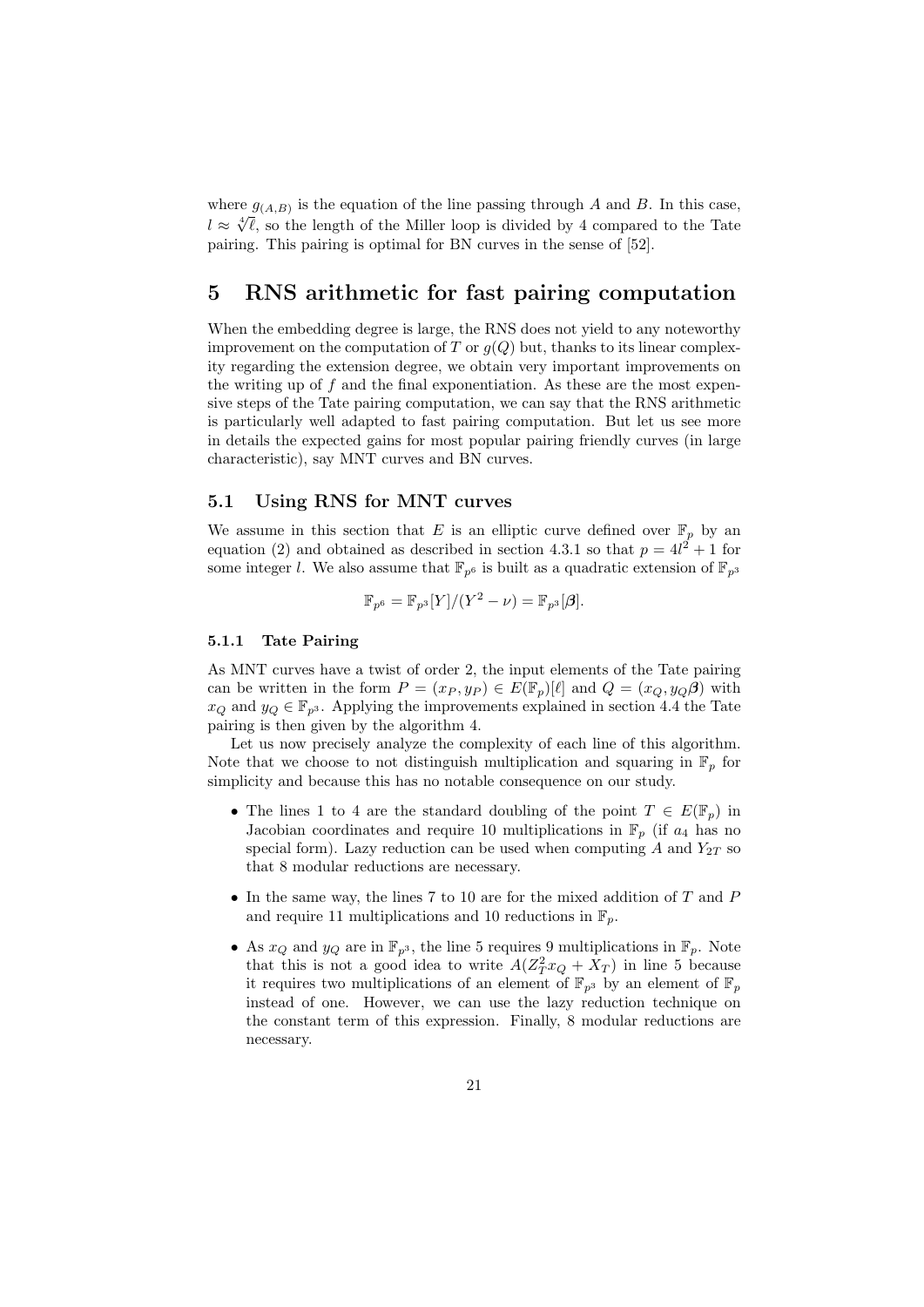Algorithm 4: Tate $(P, Q)$ 

**Data:**  $p = 4l^2 + 1$  prime, E a MNT elliptic curve defined over  $\mathbb{F}_p$ .  $\ell | \# E(\mathbb{F}_p)$  prime with binary representation  $(\ell_{s-1}, \cdots, \ell_0)_2$ .  $P = (x_P, y_P) \in E(\mathbb{F}_p)[\ell], Q = (x_Q, y_Q \beta)$  with  $x_Q$  and  $y_Q \in \mathbb{F}_{p^3}$ **Result:**  $e_T(P,Q) \in \mathbb{F}_{p^6}$ . begin  $T = (X_T, Y_T, Z_T) \leftarrow (x_P, y_P, 1)$  $f \leftarrow 1$ for i from  $s - 2$  downto 0 do  $\begin{array}{c|c} \n1 & A = 3X_T^2 + a_4 Z_T^4 \\
2 & X_{2T} = A^2 - 2C\n\end{array}$  $, \qquad C = 4X_T Y_T^2$ 1  $Y_{2T} = A(C - X_{2T}) - 8Y_T^4$ 3 4  $Z_{2T} = 2Y_T Z_T$  $g = Z_{3T} Z_T^2 y_Q \beta - A Z_T^2 x_Q + A X_T - 2Y_T^2$ 5 6  $f \leftarrow f^2.g$  $T \leftarrow [X_{2T}, Y_{2T}, Z_{2T}]$ if  $\ell_i = 1$  then  $E = X_T - x_P Z_T^2,$   $F = Y_T - y_P Z_T^3$ <br>  $X_{T+P} = F^2 - 2X_T E^2 - E^3$ 7 8  $Y_{T+P} = F(X_T E^2 - X_{T+P}) - Y_T E^3$ 9 10  $\vert$   $\vert$   $Z_{T+P} = Z_T E$ 11  $g = Z_{T+P} y_Q \beta - Z_{T+P} y_P - F(x_Q - x_P)$ 12  $f \leftarrow f.g$  $T \leftarrow [X_{T+P}, Y_{T+P}, Z_{T+P}]$ endif endfor  $f \leftarrow f^{p^3-1}$ 13 14  $f \leftarrow f^{p+1}$  $f \leftarrow f^p.f^{2l}$ 15 return  $f$ end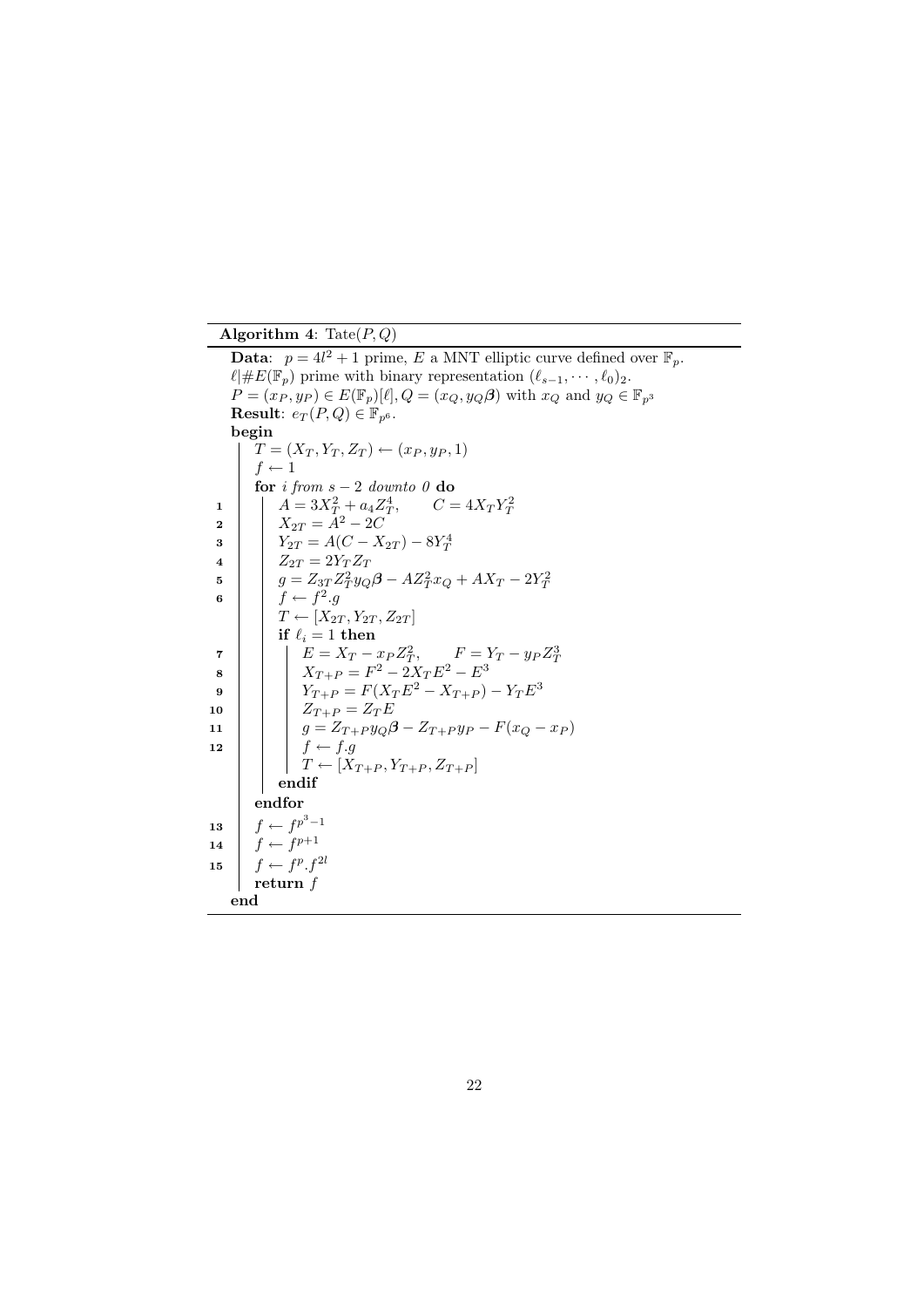- The situation is the same for the line 11 which requires 7 multiplications and 6 modular reductions in  $\mathbb{F}_p$ .
- The line 6 involves both a multiplication and a squaring in  $\mathbb{F}_{p^6}$ . The cost of such operations is detailed in section 3.3. We deduce that the total complexity for this line is 30 multiplications and 12 modular reductions in  $\mathbb{F}_n$ .
- The situation for the line 12 is similar and leads to 18 multiplications and 6 reductions.
- The line 13 is computed as  $\frac{f^{p^3}}{f}$  $\frac{p^{\sigma}}{f}$ . As  $f \in \mathbb{F}_{p^6}$ , the exponentiation by  $p^3$  is nothing but the conjugation on  $\mathbb{F}_{p^3}[\beta]$  so it is for free. Finally, this step requires a multiplication and an inversion in  $\mathbb{F}_{p^6}$ . As recalled in section 3.6, such an inversion can be done with only one inversion, 36 multiplications and 16 reductions in  $\mathbb{F}_p$ . Finally, this first step of the final exponentiation requires 54 multiplications, 22 modular reductions and one inversion in  $\mathbb{F}_n$ .
- The line 14 involves one multiplication in  $\mathbb{F}_{p^6}$  and one application of the Frobenius map. We have seen in section 3.6 that, if the polynomial defining  $\mathbb{F}_{p^6}$  is well chosen (which is always the case in practice) the Frobenius map requires only 5 modular multiplications in  $\mathbb{F}_p$ . Hence this second step of the final exponentiation require 23 multiplications and 11 reductions in  $\mathbb{F}_p$ .
- The hard part of the final exponentiation involves one Frobenius (ie 5 modular multiplications), one multiplication in  $\mathbb{F}_{p^6}$  (18 multiplications and 6 reductions) and one exponentiation by  $2l$ . We have already seen that  $l$ cannot be chosen sparse for MNT curves, so that advanced exponentiation methods must be used. In line 13, f has been raised to the power  $p^3-1$ , so that it is a unit and can be squared with only 2 squarings and 2 reductions in  $\mathbb{F}_{p^3}$  (and then 12 multiplications and 6 reductions in  $\mathbb{F}_p$ ) as explained in section 3.6. Then, for each step of this exponentiation, the cost is 12 multiplications and 6 reductions and 18 additional multiplications and 6 reductions if a multiplication is required by the exponentiation algorithm.

It is now necessary to fix the security level to have an idea of the overall complexity of the Tate pairing. We choose a 96 bits security level which is quite reasonable for MNT curves, so that  $\ell$  has bit-length  $s = 192$ . This means that lines 1 to 6 are done 191 times and lines 7 to 12 around 96 times. Hence the Miller loop requires

|                                                           | $191 \times (10 + 9 + 30) + 96 \times (11 + 7 + 18) =$ <b>12815</b> multiplications and |  |
|-----------------------------------------------------------|-----------------------------------------------------------------------------------------|--|
| $191 \times (8 + 8 + 12) + 96 \times (10 + 6 + 6) = 7460$ | reductions                                                                              |  |

The easy parts of the final exponentiation requires one inversion, 77 multiplications and 33 reductions in  $\mathbb{F}_p$ . Concerning the hard part of the final exponentiation, as 2l is 96 bits long, it is reasonable to use sliding window method with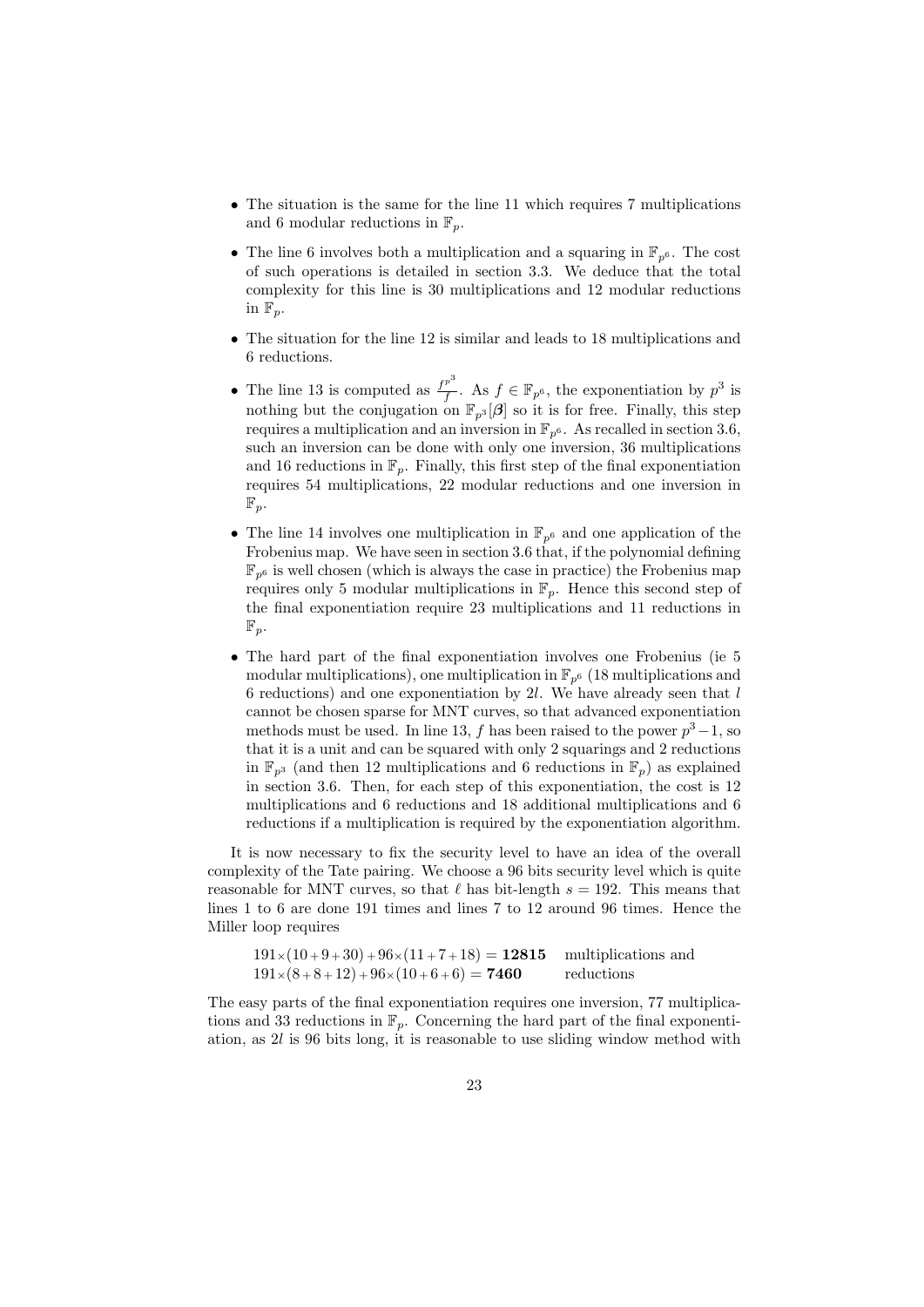a window size of 3 for computing  $f^{2l}$ . This requires 96 squarings in  $\mathbb{F}_{p^6}$  and, on average, 24 multiplications in  $\mathbb{F}_{p^6}$  (plus 3 for precomputations). Finally, the hard part of the final exponentiation requires

$$
5+18+97\times12+27\times18 =
$$
**1673** multiplications and  
 $5+6+97\times6+27\times6 =$ **755** reductions

Then, the full Tate pairing computation requires 14565 multiplications but only 8248 reductions. This is only an estimate. We can have more precise complexity if the curve is given but it will have negligible consequences on our result. For example, for the curve given in proposition 3,  $\ell$  has Hamming weight 102 and the computation of  $f^{2l}$  involves 28 multiplication using 3 as window size.

For this level of security, 6 (32 bits) words are necessary so a radix implementation requires  $14565\times6^2 + 8248\times(6^2 + 6) = 870756$  word multiplications whereas a RNS implementation requires  $1.1 (14565 \times 2 \times 8 + 8248 \times (\frac{7}{5}8^2 + \frac{8}{5}8)) = 736626$ word multiplications. This represents a gain of 15.4%.

#### 5.1.2 Ate pairing

The algorithm is very similar to the algorithm 4 but the arguments  $P$  and  $Q$  are swapped. This means that operations of the lines 1 to 4 are done in  $\mathbb{F}_{p^3}$  so they require 10 multiplications and 8 reductions in  $\mathbb{F}_{p^3}$ , i.e. 60 multiplications and 24 reductions in  $\mathbb{F}_p$ . In the same way the lines 7 to 10 require 11 multiplications and 10 reductions in  $\mathbb{F}_{p^3}$ , i.e. 66 multiplications and 30 reductions in  $\mathbb{F}_p$ . It is easy to prove that, if the coordinates of T are  $(X_T, Y_T, \mathcal{B}, Z_T)$ , the lines 5 and 11 must be replaced by

5' 
$$
g = Z_{2T}Z_T^2y_P\beta + A(X_T - Z_T^2x_P) - 2\nu Y_T^2
$$
  
11'  $g = -Z_{T+PyQ}\beta + Z_{T+PyP} - F(x_P - x_Q)$ 

where  $Z_{2T}$ ,  $Z_T^2$ ,  $A = 3X_T^2 - a_4 Z_T^4$ ,  $Y_T^2$ ,  $Z_{T+P}$  and  $F = Y_T - y_Q Z_T^3$  were computed in  $\mathbb{F}_{p^3}$  during the previous steps. The first requires 18 multiplications and 12 reductions in  $\mathbb{F}_p$  whereas the second requires 15 multiplications and 6 reductions.

Finally, since  $t-1$  has bitlength 96 and Hamming weight around 48 the total cost of the Miller loop is

$$
95 \times (60 + 18 + 30) + 47 \times (66 + 15 + 18) = 14913
$$
 multiplications and  

$$
95 \times (24 + 12 + 12) + 47 \times (30 + 6 + 6) = 6534
$$
reductions

The final exponentiation is the same as for the Tate pairing then, the full Ate pairing computation requires 16663 multiplications but only 7322 reductions. This yields to 907392 word multiplications in radix representation but only 703204 in RNS. This represents a gain of 22.5%. Note that the Ate pairing is not really interesting for MNT curves because most of the conputations are done in  $\mathbb{F}_{p^3}$ . This is not the case for BN curves because the twist used has order 6 so that the arithmetic involved in Ate pairing will be in  $\mathbb{F}_{p^2}$ . Moreover, we can again half the exponent in this case thanks to the R-Ate pairing.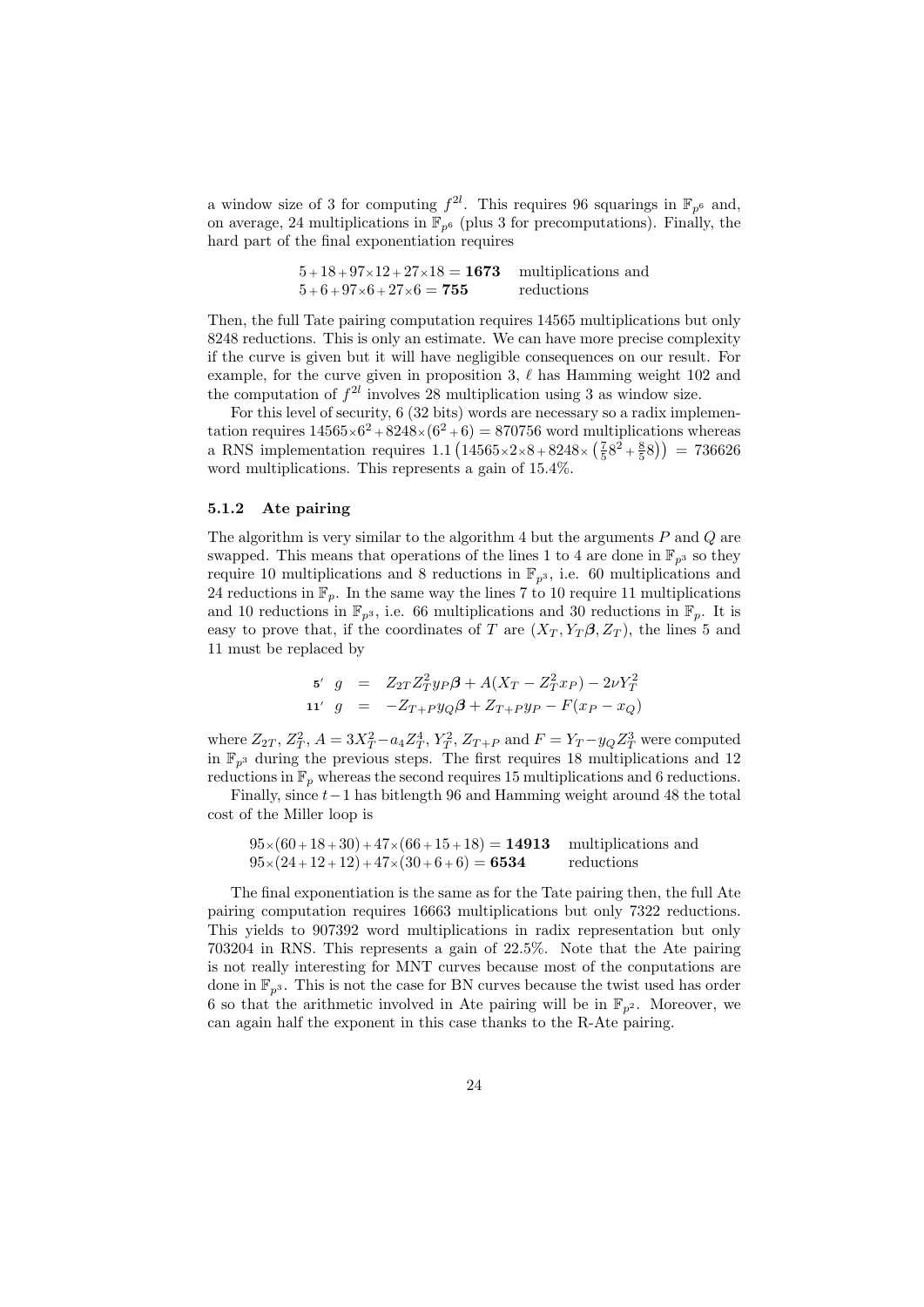#### 5.2 Using RNS for BN curves

BN curves have a twist of order 6 so that all the improvements given in section 4.4 can be used. One of the reasons of the current success of BN curves.

We assume in this section that E is an elliptic curve defined over  $\mathbb{F}_p$  by an equation of the form

 $y^2 = x^3 + a_6$ 

and obtained as described in 4.3.2. We also assume that  $\mathbb{F}_{p^{12}}$  is built as a quadratic extension of a cubic extension of  $\mathbb{F}_{p^2}$  which is easily compatible with the use of twists of order 6. More precisely, let  $\nu$  be an element in  $\mathbb{F}_{p^2}$  which is not a sixth power, we built

$$
\begin{array}{rcl}\n\mathbb{F}_{p^6} & = & \mathbb{F}_{p^2}[Y]/(Y^3-\nu) & = & \mathbb{F}_{p^2}[\beta] \\
\mathbb{F}_{p^{12}} & = & \mathbb{F}_{p^6}[Z]/(Z^2-\beta) & = & \mathbb{F}_{p^6}[\gamma].\n\end{array}
$$

Thus  $\mathbb{F}_{p^{12}}$  can also be defined by  $\mathbb{F}_{p^2}[\gamma]$ 

#### 5.2.1 Tate pairing

Thanks to the twist defined by  $\nu$ , the second input of the Tate pairing can be written

 $Q = (x_Q \gamma^2, y_Q \gamma^3)$  with  $x_Q$  and  $y_Q \in \mathbb{F}_{p^2}$ .

Applying the improvements explained in section 4.4 the Tate pairing is given by to the algorithm 5.

Let us now analyze the complexity of each line of this algorithm.

- As explained for MNT curves, the lines 1 to 4 require 7 multiplications and 6 modular reductions whereas the lines 7 to 10 require 11 multiplications and 10 modular reductions.
- As  $x_Q$  and  $y_Q$  are in  $\mathbb{F}_{p^2}$ , the line 5 requires 8 modular multiplications in  $\mathbb{F}_p$  and lazy reduction cannot be used.
- In the same way, the line 11 requires 6 multiplications but only 5 modular reductions because lazy reduction is used on the constant term.
- The line 6 involves both a squaring and a multiplication in  $\mathbb{F}_{p^6}$ . As explained in section 3.5, such a squaring involves 36 multiplications and 12 modular reductions. We have seen in 4.4.2 that, thanks to its special form, the multiplication by g requires only 39 multiplications and 12 reductions. We deduce that the total complexity for this line is 75 multiplications and 24 reductions in  $\mathbb{F}_p$ .
- The situation for the line 12 is similar and leads to 39 multiplications and 12 reductions.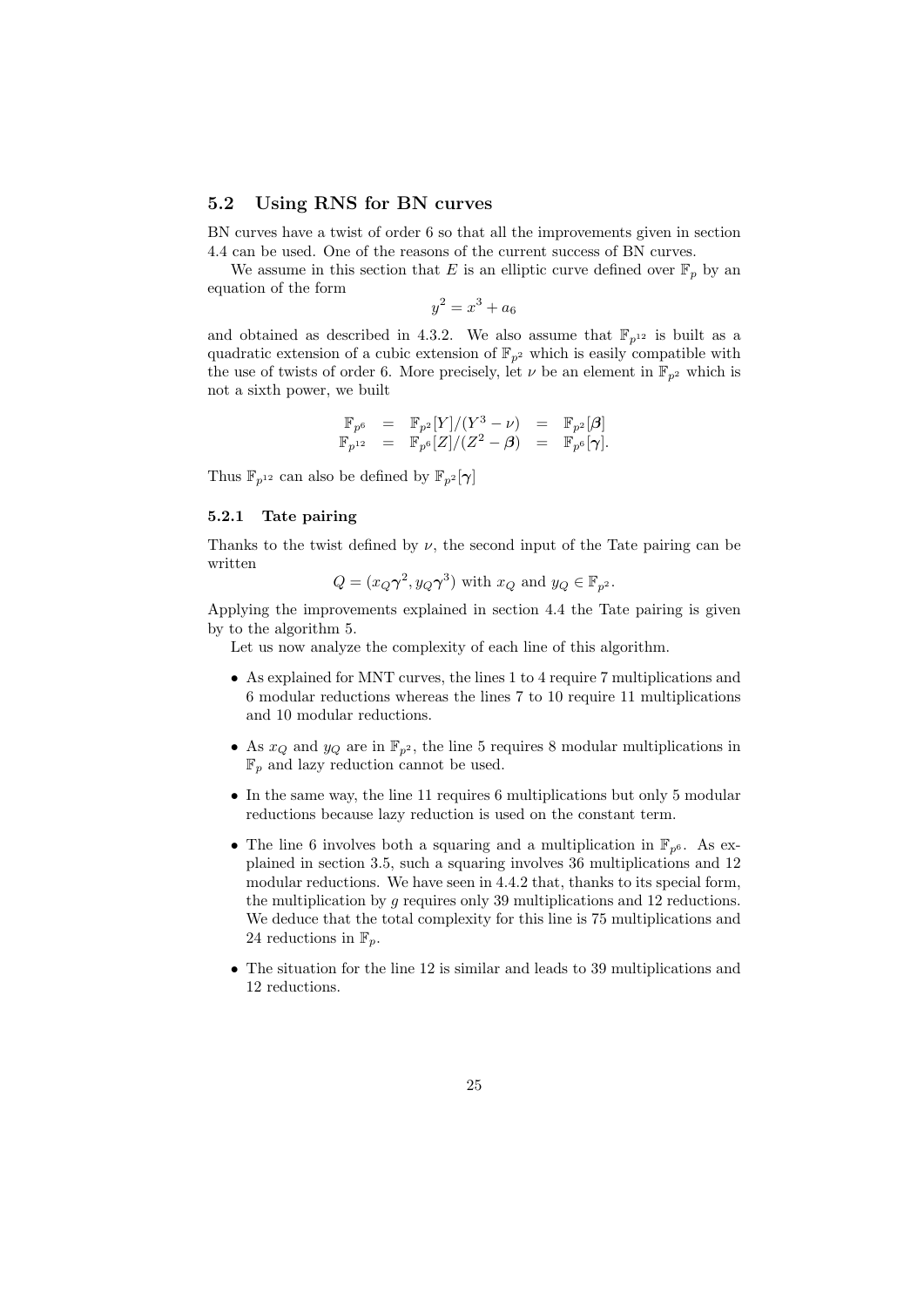### Algorithm 5: Tate $(P,Q)$

Data:  $P = (x_P, y_P) \in E(\mathbb{F}_p)[\ell], Q = (x_Q \gamma^2, y_Q \gamma^3)$  with  $x_Q$  and  $y_Q \in \mathbb{F}_{p^2}$ Result:  $e_T(P,Q) \in \mathbb{F}_{p^{12}}$ . begin  $T = (X_T, Y_T, Z_T) \leftarrow (x_P, y_P, 1)$  $f \leftarrow 1$ for i from  $l - 2$  downto 0 do  $\begin{array}{c|c} \n1 & A = 3X_T^2, & C = 4X_TY_T^2 \ \n2 & X_{2T} = A^2 - 2C\n\end{array}$ 1  $Y_{2T} = A(C - X_{2T}) - 8Y_T^4$ 3 4  $Z_{2T} = 2Y_T Z_T$  $g = Z_{2T} Z_T^2 y_Q \gamma^3 - A Z_T^2 x_Q \gamma^2 + A X_T - 2Y_T^2$ 5 6  $f \leftarrow f^2.g$  $T \leftarrow [X_{2T}, Y_{2T}, Z_{2T}]$ if  $m_i = 1$  then  $E = X_T - x_P Z_T^2$ ,  $F = Y_T - y_P Z_T^3$ 7  $X_{T+P} = F^2 - 2X_T E^2 - E^3$ 8  $Y_{T+P} = F(X_T E^2 - X_{T+P}) - Y_T E^3$ 9 10  $Z_{T+P} = Z_T E$ 11  $\begin{array}{|c|c|c|c|c|} \hline & & g = Z_{T+P} y_Q \gamma^3 - F x_Q \gamma^2 - Z_{T+P} y_P + F x_P \hline \end{array}$ 12  $f \leftarrow f.g$  $T \leftarrow [X_{T+P}, Y_{T+P}, Z_{T+P}]$ endif endfor  $f \leftarrow f^{p^6-1}$ 13 14  $f \leftarrow f^{p^2+1}$ 15  $a \leftarrow f^{6l-5}, b \leftarrow a^{p+1}$  $f \leftarrow f^{p^3}$ .  $\left[b.(f^p)^2.f^{p^2}\right]^{6l^2+1}$ .  $b. (f^{p+1})^9$ .  $a.f^4$ 16 return f end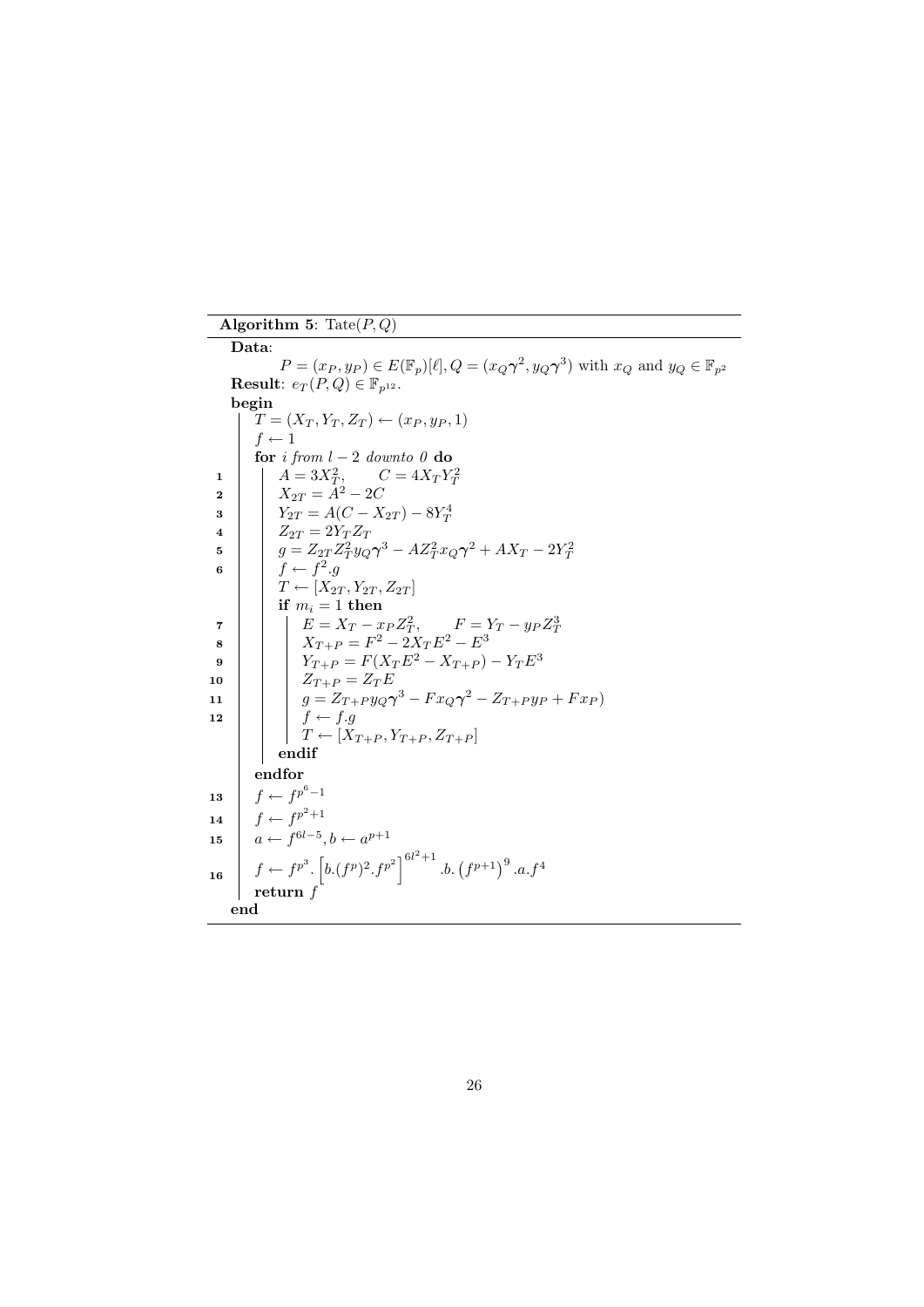- The line 13 is computed as  $\frac{f^{p^6}}{f}$  $\frac{f^{p^0}}{f}$ . As computing  $f^{p^6}$  is for free (conjugation), this step requires a multiplication and an inversion in  $\mathbb{F}_{p^{12}}$ . We have seen in section 3.6 that an inversion can be done with only one inversion, 97 multiplications and 35 reductions in  $\mathbb{F}_p$ . Finally, this first step of the final exponentiation requires 151 multiplications, 47 modular reductions and one inversion in  $\mathbb{F}_p$ .
- The line 14 involves one multiplication in  $\mathbb{F}_{p^{12}}$  and one powering to  $p^2$ . We have seen in section 3.6 that the Frobenius map (and its iterations) requires 11 modular multiplications in  $\mathbb{F}_p$ . Thus, this step requires 65 multiplications and 23 reductions in  $\mathbb{F}_p$ .
- The hard part of the final exponentiation is given by the lines 15 and 16. The line 15 involves one Frobenius (i.e. 11 modular multiplications), one multiplication in  $\mathbb{F}_{n^{12}}$  (54 multiplications and 12 reductions) and one exponentiation. Contrary to MNT curves, l can be chosen sparse for BN curves, so classical square-and-multiply can be used. Moreover, in line 13, f has been raised to the power  $p^6 - 1$ , so it is a unit and can be squared with only 2 squarings and 2 reductions in  $\mathbb{F}_{p^6}$  (and then 24 multiplications and 12 reductions in  $\mathbb{F}_p$ ) as explained in section 3.6. Thus, for most steps of this exponentiation, the cost is 24 multiplications and 12 reductions. For the steps corresponding to non-zero bits of the exponent, 54 additional multiplications and 12 additional reductions are necessary.
- The line 16 involves 4 applications of the Frobenius map (or its iterations), 9 multiplications and 6 (unit) squarings in  $\mathbb{F}_{p^{12}}$  (which means 674 multiplications and 224 reductions in  $\mathbb{F}_p$ ). It also involves an exponentiation which has the same properties as the one of line 15 but which is two times larger.

Again, it is necessary to fix the security level to have an idea of the overall complexity of the Tate pairing. We choose a 128 bits security level for which BN curves are well suited. We also have to fix the Hamming weight of  $l$  (and consequently the one of  $\ell$ ). We assume here that l has weight 11 and  $\ell$  has weight 90 as in the example given in section 4.3.2. Of course, smaller values of these weight can probably be found but this is not the aim of this paper and it has negligible effects on our results. This means that lines 1 to 6 are done 255 times and lines 7 to 12 89 times. Hence the Miller loop requires

 $255\times(7+8+75)+89\times(11+6+39)=27934$  multiplications and  $255\times(6+8+24)+89\times(10+5+12)=12093$  reductions

The easy parts of the final exponentiation require one inversion, 216 multiplications and 70 reductions in  $\mathbb{F}_p$ . Finally, the hard part of the final exponentiation involves one exponentiation by  $6l - 5$  which has Hamming weight 11 and by  $6l^2 + 1$  which has hamming weight 28. However, as mentioned in [31] the second exponentiation can be split in 2 parts with exponents  $l$  and  $6l$  both having Hamming weight 11. Hence, only 21 multiplications are required for this exponentiation and the lines 15 and 16 require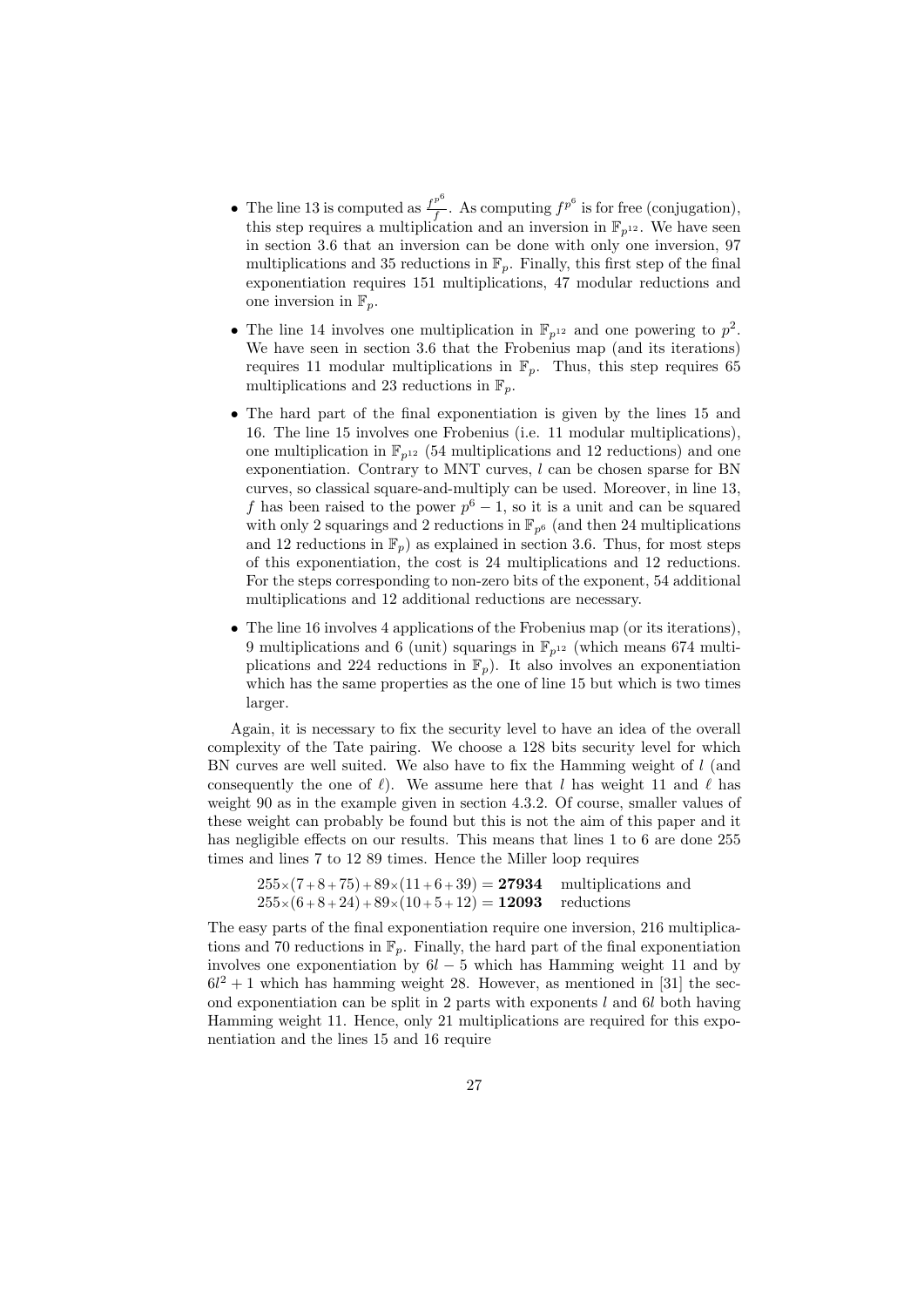$11 + 54 + 65 \times 24 + 9 \times 54 + 674 + 127 \times 24 + 21 \times 54 = 6967$  multiplications and  $11 + 12 + 65 \times 12 + 9 \times 12 + 224 + 127 \times 12 + 21 \times 12 = 2911$  reductions.

Then, the full Tate pairing computation requires 35117 multiplications but only 15074 reductions. Note that we obtain the same number of multiplications than in [31] (since we use the same optimizations) but the number of reductions is much smaller.

For this level of security, 8 (32 bits) words are necessary so a radix implementation requires  $35117 \times 8^2 + 15074 \times (8^2 + 8) = 3332816$  word multiplications whereas a RNS implementation requires  $1.1 (35117 \times 2 \times 8 + 15074 \times (\frac{7}{5}8^2 + \frac{8}{5}8)) =$ 2315994 word multiplications. This represents a gain of 30.5%.

#### 5.2.2 Ate pairing

The algorithm is very similar to algorithm 5 but the arguments  $P$  and  $Q$  are swapped. This means that operations of the lines 1 to 4 are done in  $\mathbb{F}_{p^2}$  so they require 3 multiplications, 4 squaring and 6 reductions in  $\mathbb{F}_{p^2}$ , i.e. 17 multiplications and 12 reductions in  $\mathbb{F}_p$ . In the same way the lines 7 to 10 require 8 multiplications, 3 squaring and 10 reductions in  $\mathbb{F}_{p^2}$ , i.e. 30 multiplications and 20 reductions in  $\mathbb{F}_p$ . It is easy to prove that, if the coordinates of T are  $(X_T \gamma^2, Y_T \gamma^3, Z_T)$ , the lines 5 and 11 must be replaced by

5" 
$$
g = Z_{2T}Z_T^2y_P - AZ_T^2x_P\gamma + (AX_T - 2Y_T^2)\gamma^3
$$
  
11"  $g = Z_{T+P}y_P - Fx_P\gamma + (Fx_Q - Z_{T+P}y_Q)\gamma^3$ 

where  $Z_{2T}$ ,  $A = 3X_T^2$ ,  $Y_T^2$ ,  $Z_{T+P}$  and  $F = Y_T - y_Q Z_T^3$  were computed during the previous steps. The first requires 15 multiplications and 12 reductions in  $\mathbb{F}_p$  whereas the second requires 10 multiplications and 6 reductions. Moreover, the value obtained for g has only terms in  $\gamma, \gamma^3$  and a constant term, so that a multiplication by  $g$  requires only 39 multiplications instead of 54 as explained in 4.4.2.

Finally as, in our example,  $t - 1$  has bitlength 128 and Hamming weight 29 the total cost of the Miller loop is

 $127 \times (17 + 15 + 36 + 39) + 28 \times (30 + 10 + 39) = 15801$  multiplications and  $127 \times (12 + 12 + 24) + 28 \times (20 + 6 + 12) = 7160$  reductions

The final exponentiation is the same as for the Tate pairing. Then, the full Ate pairing computation requires 22984 multiplications but only 10241 reductions. This yields to 2208328 word multiplications in radix representation but only 1558065 in RNS. This represents a gain of 29.5%.

#### 5.2.3 R-ate pairing

In the R-ate pairing, the operations in the (shorter) Miller loop are the same but an additional step is necessary at the end of the Miller loop. This step is the computation of

$$
f. (f. g_{(T,Q)}(P))^p . g_{(\pi(T+Q),T)}(P)
$$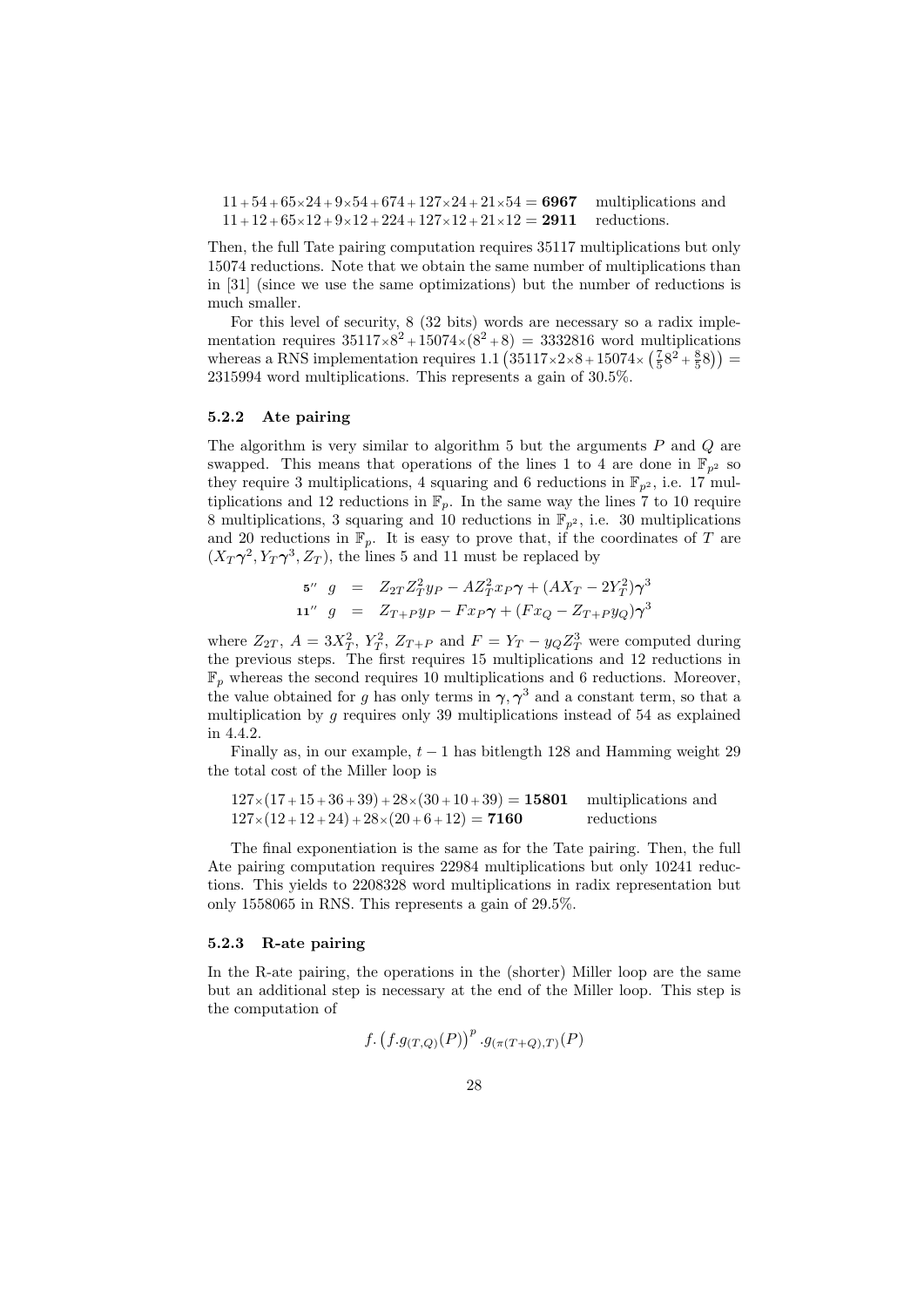where  $T = (6l + 2)Q$  is computed during the Miller loop and  $\pi$  is the Frobenius map on the curve. This step involves following operations.

- One step of addition as in the Miller loop (computation of  $T + Q$  and  $g_{(T,Q)}(P)$ ) which requires 40 multiplications and 26 reductions in  $\mathbb{F}_p$ .
- One application of the Frobenius map on the curve. As  $p \equiv 1 \mod 6$ for BN curves, this operation requires only 2 multiplications in  $\mathbb{F}_{n^2}$  by precomputed values.
- One non-mixed addition step (computation of  $g_{(\pi(T+Q),T)}(P)$ ). It is easy to prove that it requires 60 multiplications and 40 reductions in  $\mathbb{F}_n$ .
- Two multiplication by the previous results, both requiring 39 multiplications and 12 reductions in  $\mathbb{F}_n$ .
- One Frobenius requiring 11 modular multiplications.
- One full multiplication in  $\mathbb{F}_{p^{12}}$  requiring 54 multiplications and 12 reductions in  $\mathbb{F}_n$ .

Then, this step requires 249 multiplications and 117 reductions in  $\mathbb{F}_p$ . On the other hand, in our example,  $6l + 2$  has bitlength 66 and Hamming weight 9 so the cost of the Miller loop is

 $65\times(17+15+36+39)+8\times(30+10+39) =$  7587 multiplications and  $65\times(12+12+24)+8\times(20+6+12)=$  3424 reductions

The final exponentiation is the same as for the Tate pairing then, the full R-Ate pairing computation requires 15019 multiplications but only 6405 reductions. This yields to 1422376 word multiplications in radix representation but only 985794 in RNS. This represents a gain of 30.7%.

## 6 Conclusion

In this work we explained why the RNS arithmetic is particularly well suited for computation in extension fields essentially thanks to the use of lazy reduction. As a consequence, it is interesting to use such an arithmetic for pairing computation in large characteristic especially in contexts where the other advantages of the RNS arithmetic can be exploited (like hardware and/or parallel implementation). More precisely, we proved that using RNS for MNT curves when 96 bits of security are required involves 15 to 22.5% less basic operations. This gain reach 30% for BN curves with 128 bits of security whatever the pairing used (Tate, Ate, R-Ate). Most of the gains comes from arithmetic in extension fields so that choosing other systems of coordinate (affine, projective, Edwards, ...) or other pairings will not change these results. Moreover, it is beyond doubt that better gain will occur in other situations in pairing-based cryptography for two main reasons.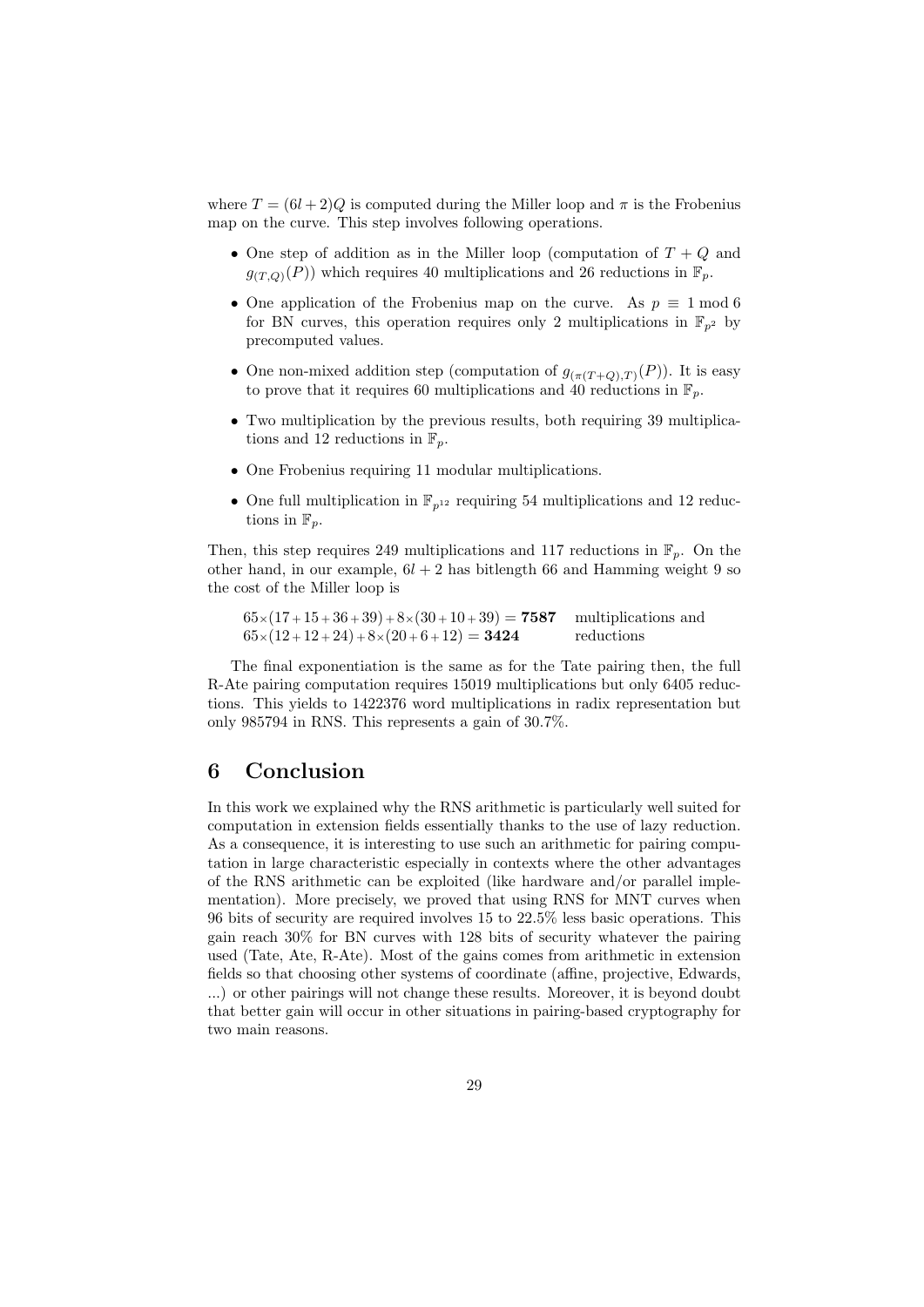- For larger security levels or for curves of non-prime order (i.e. such that  $\frac{\log(p)}{\log(\ell)} > 1$ , the number of words necessary to represent elements in  $\mathbb{F}_p$ will increase which is favorable to RNS arithmetic.
- Larger embedding degrees involve arithmetic in larger extension field which is linear in RNS but quadratic in radix representation.

Finally RNS arithmetic is very interesting for efficient pairing implementation and it would be attractive to develop a dedicated architecture such as the one described in [5].

### References

- [1] Bajard, J.C., Didier, L.S., Kornerup, P.: A RNS Montgomery's Modular Multiplication. IEEE Transactions on Computers, 47:7 (1998).
- [2] Bajard, J.C., Didier, L.S., Kornerup, P.: Modular multiplication and base extension in residue number systems. 15th IEEE Symposium on Computer Arithmetic, IEEE Computer Society Press (2001) 59–65.
- [3] Bajard, J.C., Duquesne, S., Ercegovac M.: Combining leak-resistant arithmetic for elliptic curves defined over  $\mathbb{F}_p$  and RNS representation. Cryptology eprint archive 311 (2010).
- [4] Bajard, J.C., Duquesne, S., Ercegovac, M., Meloni, N.: Residue systems efficiency for modular products summation: Application to Elliptic Curves Cryptography. SPIE 6313, 631304 (2006).
- [5] Guillermin, N.: A high speed coprocessor for elliptic curve scalar multiplications over  $\mathbb{F}_p$ . CHES 2010, LNCS 6225 (2010) 48–64.
- [6] Bajard, J.C., Imbert, L.: A full RNS implementation of RSA. IEEE Transactions on Computers 53:6 (2004) 769–774.
- [7] Bajard, J.C., Kaihara, M., Plantard, T.: Selected RNS Bases for Modular Multiplication. Proceedings of the 19th IEEE symposium on Computer Arithmetic (2009).
- [8] Bajard, J.C., Meloni, N., Plantard, T.: Efficient RNS bases for Cryptography. IMACS'05, Applied Mathematics and Simulation, (2005).
- [9] Barreto, P., Kim, H., Lynn, B., Scott, M.: Efficient Algorithms for Pairing-Based Cryptosystems. Crypto 2002, LNCS 2442 (2002) 354– 369.
- [10] Barreto, P., Lynn, B., Scott, M.: Constructing elliptic curves with prescribed embedding degrees. SCN 2002, LNCS 2576 (2002) 257-267.
- [11] Barreto, P., Lynn, B., Scott, M.: On the selection of pairing friendly groups. SAC 2003, LNCS 3006 (2003) 17–25.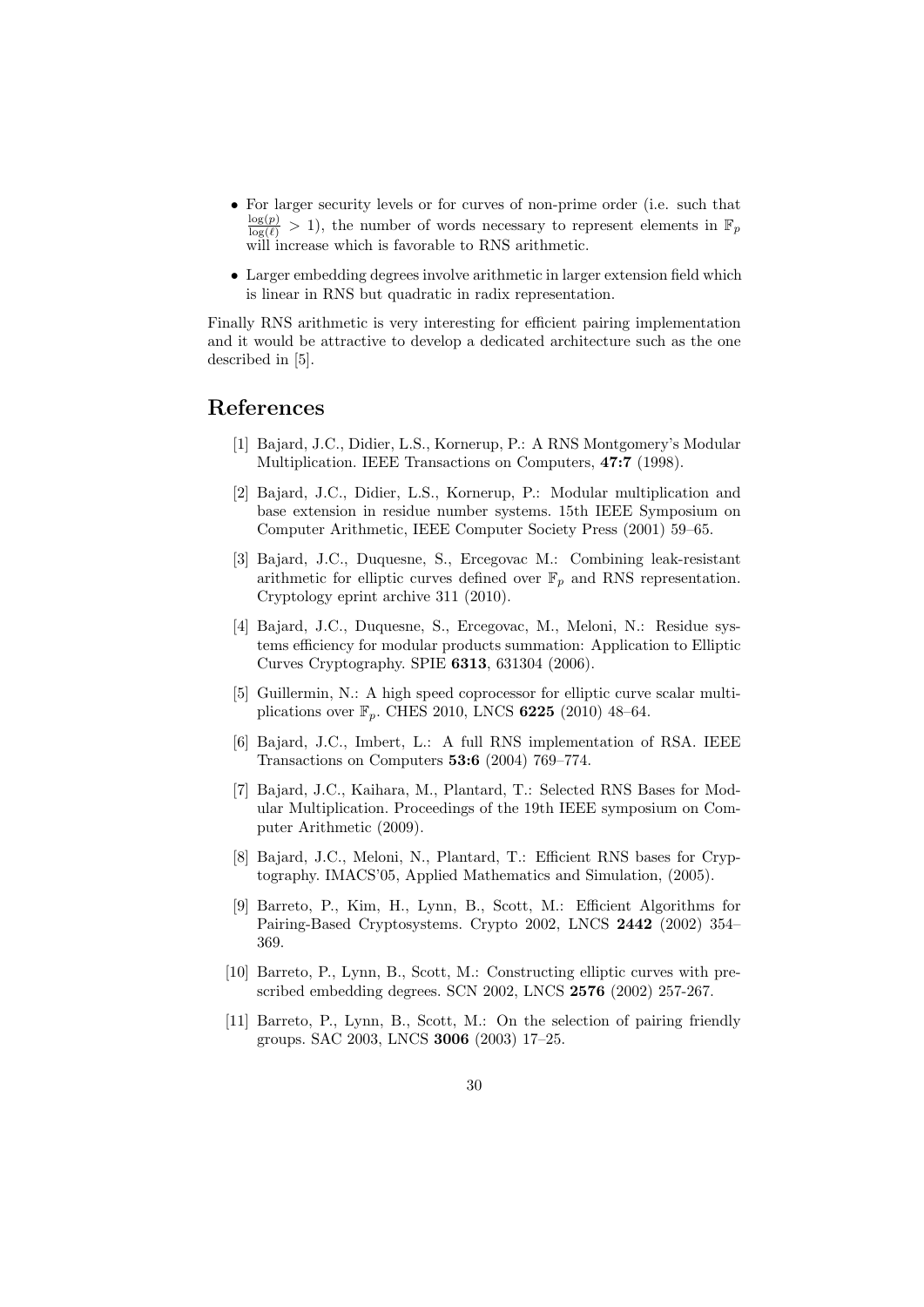- [12] Barreto, P., Lynn, B., Scott, M.: Efficient implementation of pairingbased cryptosystems. J. Cryptology 17:4 (2004) 321-334.
- [13] Barreto, P., Naehrig, M.: Pairing-friendly elliptic curves of prime order. SAC 2005, LNCS 3897 (2005) 319-331.
- [14] Blake, I.F., Seroussi, G., Smart, N.P.: Advances in Elliptic Curve Cryptography. Cambridge University Press (2004).
- [15] Boneh, D., Franklin, M.K.: Identity-based encryption from the Weil pairing. Crypto 2001, LNCS 2139 (2001) 213–229.
- [16] Boneh, D., Lynn, B., Shacham, H.: Short Signatures from the Weil Pairing. Journal of Cryptology 17:4 (2004) 297–319.
- [17] Bosselaers, A., Govaerts, R., Vandewalle. J.: Comparison of the three modular reduction functions. LNCS 773 (1994) 175–186.
- [18] Brezing, F., Weng, A.: Elliptic curves suitable for pairing based cryptography. Designs, Codes and Cryptography 37:1 (2005) 133-141.
- [19] Chung, J., Hasan, A.: More generalized mersenne numbers. SAC 2003, LNCS 3006 (2003) 335–347
- [20] Cohen, H., Frey, G.: Handbook of elliptic and hyperelliptic curve cryptography, Discrete Math. Appl., Chapman & Hall/CRC (2006)
- [21] Devegili, A.,Ó hÉigeartaigh, C., Scott, M., Dahab, R.: Multiplication and squaring on pairing-friendly fields. Cryptology ePrint Archive, 71 (2006).
- [22] Devegili, A., C., Scott, M., Dahab, R.: Implementing cryptographic pairings over Barreto-Naehrig curves. Pairing 2007, LNCS 4575 (2007) 197-207.
- [23] Freeman, D.: Constructing pairing-friendly elliptic curves with embedding degree 10. ANTS 2006, LNCS 4076 (2006) 452-465.
- [24] Freeman, D., Scott, M., Teske, E.: A taxonomy of pairing-friendly elliptic curves. J. Cryptology 23:2 (2010) 224-280.
- [25] Frey, G., Ruck, H.G.: A remark concerning m-divisibility and the discrete logarithm in the divisor class group of curves. Mathematics of Computation 62:206 (1994) 865–874.
- [26] Galbraith, S., McKee, J. and Valenca, P.: Ordinary abelian variety having small embedding degree. Finite Fields and Applications 13 (2007) 800–814.
- [27] Galbraith, S., Scott M. Exponentiation in pairing-friendly groups using homomorphisms. Pairing 2008, LNCS 5209 (2008) 211-224.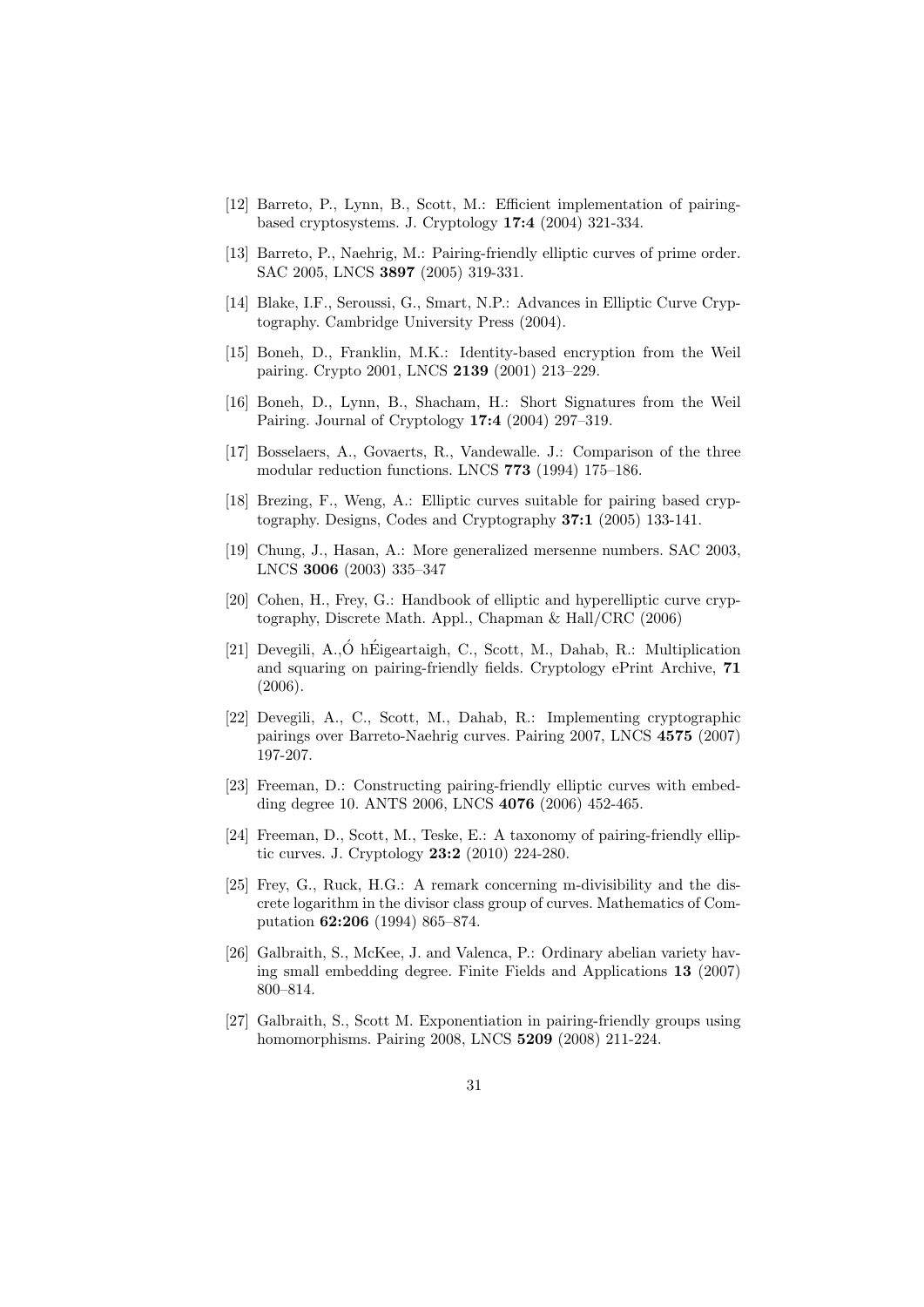- [28] Garner, H.L.: The residue number system. IRE Transactions on Electronic Computers, EL 8:6 (1959) 140–147.
- [29] Granger, R., Scott M. Faster Squaring in the Cyclotomic Subgroup of Sixth Degree Extensions PKC 2010, LNCS 6056 (2010) 7–13.
- [30] GNU MP, http://gmplib.org
- [31] Hankerson, D., Menezes, A., Scott, M.: Software implementation of pairings. In M. Joye and G. Neven, editors, Identity-based Cryptography, Cryptology and Information Security Series (2009) 188–206.
- [32] Hess, F.: Pairing lattices. Pairing 2008, LNCS **5209** (2008) 18-38.
- [33] Hess, F.,Smart, N.P.,Vercauteren, F.: The Eta-pairing revisited. IEEE Transactions on Information Theory, 52:10 (2006) 4595-4602.
- [34] Joux, A.: A one round protocol for tripartite Diffie-Hellman. ANTS IV, LNCS 1838 (2000) 385–394.
- [35] Kachisa, E., Schaefer, E., Scott, M.: Constructing Brezing-Weng pairing-friendly elliptic curves using elements in the cyclotomic field. Pairing 2008, LNCS 5209 (2008) 126-135.
- [36] Koblitz, N., Menezes, A.: Pairing-based cryptography at high security levels. Cryptography and Coding, LNCS 3796 (2005) 13–36.
- [37] Knuth, D.: Seminumerical Algorithms. The Art of Computer Programming, vol. 2. Addison-Wesley (1981).
- [38] Lee, E;, Lee, H.-S. Lee, Park, C.-M.: Efficient and generalized pairing computations on abelian varieties. IEEE Transactions on Information Theory 55 (2009) 1793-1803.
- [39] Miyaji, A., Nakabayashi, M., Takano, S.: New explicit conditions of elliptic curve traces for FR-reduction. IEICE Transactions on Fundamentals 84:5 (2001) 1234-1243.
- [40] Menezes, A., Okamoto, T., Vanstone, S.: Reducing elliptic curve logarithms in a finite field. IEEE Transactions on Information Theory 39:5 (1993) 1639–1646.
- [41] Miller, V.: The Weil pairing and its efficient calculation, Journal of Cryptology 17 (2004) 235261.
- [42] Montgomery, P.L.: Modular multiplication without trial division. Math. Comp. 44:170 (1985) 519–521.
- [43] Page, Smart, N., Vercauteren, F.: A comparison of MNT curves and supersingular curves. Applicable Algebra in Engineering, Communication and Computing 17:5 (2006) 379–392.